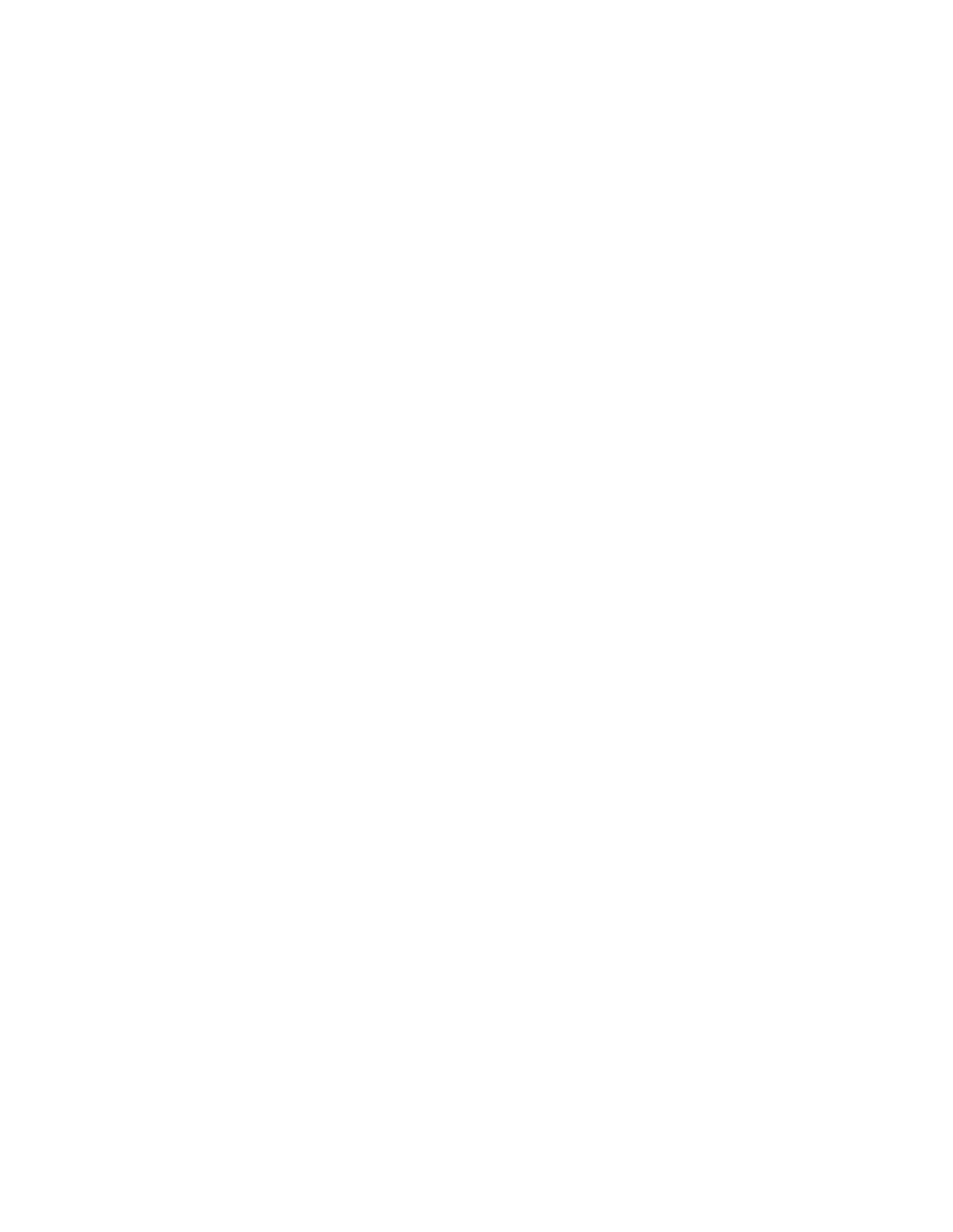### List of Bills - CENTRALIZED DISBURSEMENT ACCOUNT

| Vendor                                                             |                        | Payment          | Check Total        |
|--------------------------------------------------------------------|------------------------|------------------|--------------------|
| 19994 - STATE OF NEW JERSEY                                        | PO 215561              | 395.00           | 395.00             |
| 16675 - STATE TOXICOLOGY LABORATORY                                | PO 215730              | 675.00           |                    |
|                                                                    | PO 215783              | 630.00           |                    |
| 28733 - SULLIVAN AND GRABER                                        | PO 215857              | 697.50           | 1,305.00<br>697.50 |
| 17937 - SUSSEX COUNTY COMMUNITY COLLEGE                            | PO 216151              | 1,437.45         |                    |
|                                                                    | PO 216210              | 800.00           |                    |
|                                                                    | PO 216241              | 800.00           | 3,037.45           |
| 4953 - T.P.S. PLUMBING & HEATING SUPP                              | PO 215124              | 46.87            | 46.87              |
| 17990 - TELESEARCH INC                                             | PO 215649              | 597.31           |                    |
|                                                                    | PO 215777              | 912.10           |                    |
|                                                                    | PO 215829              | 1,010.48         |                    |
|                                                                    | PO 216023              | 624.05           | 3,143.94           |
| 11311 - TERRI MCINERNEY                                            | PO 212381              | 629.40           | 629.40             |
| 10812 - THOMSON REUTER-WEST                                        | PO 215641              | 1,135.89         | 1,135.89           |
| 18437 - THOMSON REUTERS-WEST                                       | PO 214359              | 1,173.23         | 1,173.23           |
| $32003$ - TITLE LINES                                              | PO 215145              | 350.00           | 350.00             |
| 3973 - TOM POLLIO                                                  | PO 216131              | 25.99            | 25.99              |
| 7555 - TOSHIBA BUSINESS SOLUTIONS USA                              | PO 209086              | 350.00           | 350.00             |
| 16913 - TOWNSHIP OF PARSIPPANY -                                   | PO 215953              | 4,608.33         | 4,608.33           |
| $3049$ - TRANE                                                     | PO 215084              | 2,429.66         | 2,429.66           |
| 9263 - TREASURER, STATE OF NJ                                      | PO 215247              | 60.00            | 60.00              |
| 19995 - TREASURER-STATE OF NEW JERSEY                              | PO 215903              | 182.00           | 182.00             |
| 11781 - TREASURER. ST OF NJ                                        | PO 215385              | 1,693.00         | 1,693.00           |
| 11781 - TREASURER. ST OF NJ                                        | PO 215393              | 878.07           | 878.07             |
| 11781 - TREASURER. ST OF NJ                                        | PO 215405              | 1,189.53         | 1,189.53           |
| 18144 - TREE KING INC                                              | PO 215907              | 83,430.15        | 83,430.15          |
| 25209 - TURN OUT UNIFORMS, INC.                                    | PO 208023              | 1,597.85         | 1,597.85           |
| 25209 - TURN OUT UNIFORMS, INC.                                    | PO 209819              | 4,490.09         | 4,490.09           |
| 25209 - TURN OUT UNIFORMS, INC.<br>25209 - TURN OUT UNIFORMS, INC. | PO 215061<br>PO 215786 | 612.35<br>462.91 | 612.35<br>462.91   |
| 25209 - TURN OUT UNIFORMS, INC.                                    | PO 216009              | 62.99            | 62.99              |
| 4144 - U-LINE SHIPPING SUPPLY                                      | PO 214826              | 891.27           | 891.27             |
| 446 - UNITRONIX DATA SYSTEMS INC                                   | PO 215382              | 8,514.90         | 8,514.90           |
| 31502 - UNIVERSAL PROTECTION SERVICES, LLC                         | PO 214200              | 2,741.19         |                    |
|                                                                    | PO 214485              | 20, 413.56       |                    |
|                                                                    | PO 214587              | 2,039.49         |                    |
|                                                                    | PO 215070              | 20,235.19        |                    |
|                                                                    | PO 215071              | 2,230.69         |                    |
|                                                                    | PO 215171              | 2,444.33         |                    |
|                                                                    | PO 215644              | 6,653.98         |                    |
|                                                                    | PO 215977              | 2,258.97         | 59,017.40          |
| $20042 - V.E. RALPH & SON INC.$                                    | PO 215583              | 93.70            | 93.70              |
| 18285 - VAN CLEEF ENGINEERING ASSOC                                | PO 199155              | 8,164.00         |                    |
|                                                                    | PO 214077              | 8,668.00         | 16,832.00          |
| $1286$ - VERIZON                                                   | PO 215789              | 104.62           | 104.62             |
| 1348 - VERIZON WIRELESS                                            | PO 215078              | 148.95           |                    |
|                                                                    | PO 215090              | 148.95           | 297.90             |
| 30867 - VIKEN DETECTION CORP                                       | PO 214248              | 15,850.00        | 15,850.00          |
| 7037 - VILLAGE SUPER MARKET, INC.                                  | PO 215849              | 17.96            | 17.96              |
| 6146 - W.B. MASON COMPANY INC                                      | PO 214173              | 481.50           |                    |
|                                                                    | PO 215115              | 791.77           |                    |
|                                                                    | PO 215128              | 541.86           |                    |
|                                                                    | PO 215141<br>PO 215142 | 871.65<br>201.15 |                    |
|                                                                    | PO 215269              | 555.56           |                    |
|                                                                    | PO 215303              | 1,163.41         |                    |
|                                                                    | PO 215347              | 0.95             | 4,607.85           |
| 6146 - W.B. MASON COMPANY INC                                      | PO 215348              | 312.90           |                    |
|                                                                    | PO 215377              | 398.87           |                    |
|                                                                    | PO 215481              | 401.38           | 1,113.15           |
| 6146 - W.B. MASON COMPANY INC                                      | PO 215628              | 2.85             |                    |
|                                                                    | PO 215685              | 45.65            |                    |
|                                                                    | PO 215688              | 53.64            |                    |
|                                                                    | PO 215714              | 6.58             |                    |
|                                                                    | PO 215750              | 75.99            |                    |
|                                                                    | PO 215754              | 0.95             |                    |
|                                                                    | PO 215755              | 934.71           |                    |
|                                                                    | PO 215826              | 95.38            | 1,215.75           |
| 6146 - W.B. MASON COMPANY INC                                      | PO 215832              | 32.24            |                    |
|                                                                    | PO 215847              | 17.88            | 50.12              |
| 6146 - W.B. MASON COMPANY INC                                      | PO 215851              | 220.26           |                    |
|                                                                    |                        |                  |                    |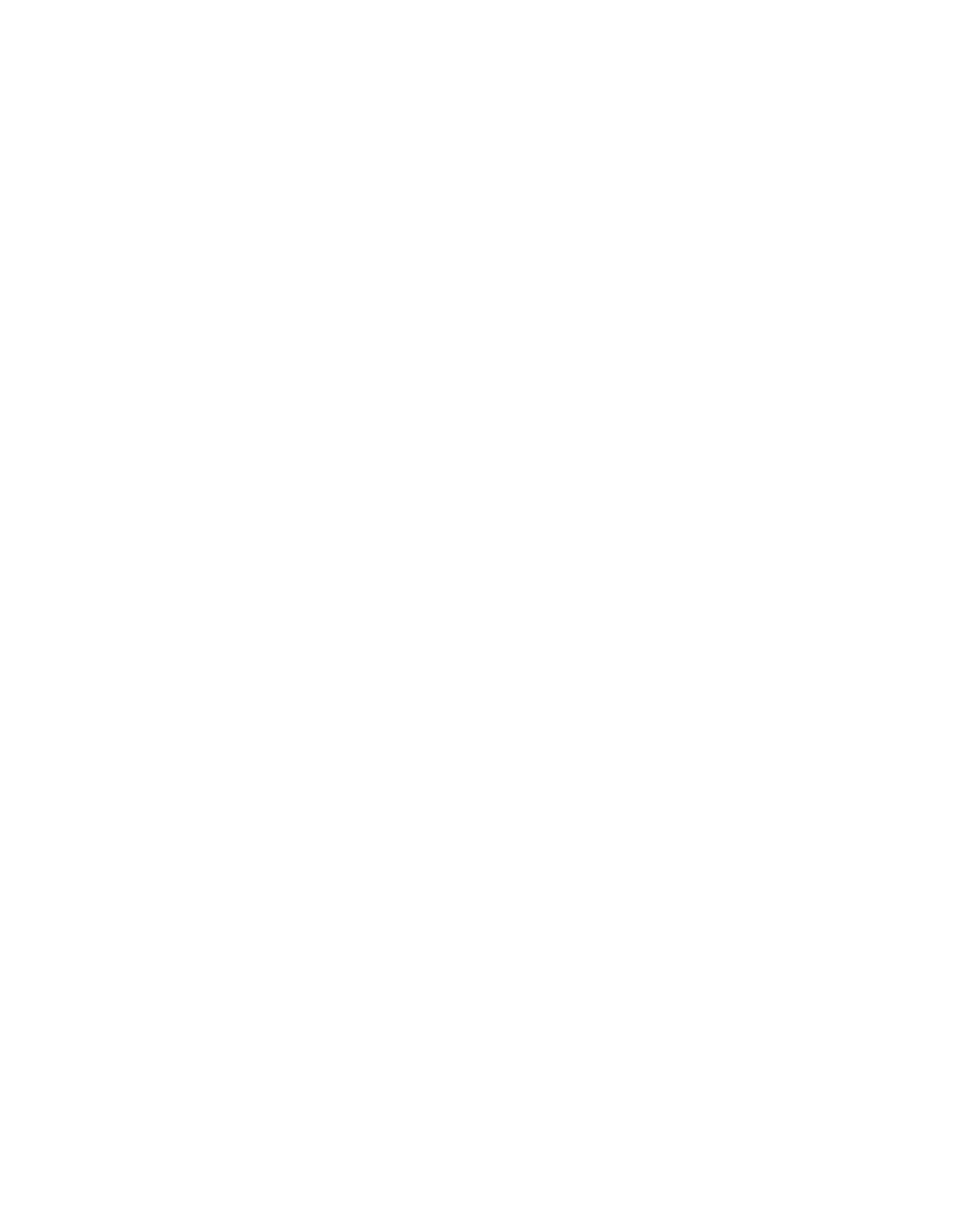| <b>County Board of Taxation</b><br>22.20<br>216312 COUNTY OF MORRIS<br>22.20<br>01-201-20-150100-068<br>TOTAL FOR ACCOUNT<br>Postage & Metered Mail<br>$\begin{minipage}{0.03\linewidth} \hspace*{0.2cm} \textbf{1} & \textbf{1} & \textbf{1} & \textbf{1} \\ \textbf{1} & \textbf{1} & \textbf{1} & \textbf{1} \\ \textbf{1} & \textbf{1} & \textbf{1} & \textbf{1} \\ \textbf{1} & \textbf{1} & \textbf{1} & \textbf{1} \\ \textbf{1} & \textbf{1} & \textbf{1} & \textbf{1} \\ \textbf{1} & \textbf{1} & \textbf{1} & \textbf{1} \\ \textbf{1} & \textbf{1} & \textbf{1} & \textbf{1} \\$<br>22.20<br>TOTAL for County Board of Taxation<br><b>County Counsel</b><br>470.66<br>215864 WEINER LAW GROUP LLP<br>19,535.65<br>216042 JOHN M. CARBONE<br>697.50<br>215857 SULLIVAN AND GRABER<br>01-201-20-155100-051<br>Legal<br>TOTAL FOR ACCOUNT<br>20,703.81<br>36.30<br>216312 COUNTY OF MORRIS<br>36.30<br>01-201-20-155100-068<br>TOTAL FOR ACCOUNT<br>Postage & Metered Mail<br>============<br>TOTAL for County Counsel<br>20,740.11<br><b>County Surrogate</b><br>216135 W.B. MASON COMPANY INC<br>0.95<br>2,290.00<br>215681 ACE LITHOGRAPHERS<br>216135 W.B. MASON COMPANY INC<br>44.70<br>01-201-20-160100-058<br>2,335.65<br>Office Supplies & Stationery<br>TOTAL FOR ACCOUNT<br>216312 COUNTY OF MORRIS<br>165.80<br>165.80<br>01-201-20-160100-068<br>Postage & Metered Mail<br>TOTAL FOR ACCOUNT<br>TOTAL for County Surrogate<br>2,501.45<br><b>Engineering</b><br>216312 COUNTY OF MORRIS<br>31.40<br>48.45<br>216312 COUNTY OF MORRIS<br>216312 COUNTY OF MORRIS<br>3.40<br>01-201-20-165100-068<br>Postage & Metered Mail<br>83.25<br>TOTAL FOR ACCOUNT<br>215561 STATE OF NEW JERSEY<br>395.00<br>01-201-20-165100-084<br>Other Outside Services<br>TOTAL FOR ACCOUNT<br>395.00<br>74.48<br>215417 AT&T MOBILITY<br>01-201-20-165100-258<br>74.48<br>Equipment<br>TOTAL FOR ACCOUNT<br>$=$ ===========<br>TOTAL for Engineering<br>552.73<br><b>Heritage Commission</b><br>193.20<br>216312 COUNTY OF MORRIS<br>193.20<br>01-201-20-175100-068<br>TOTAL FOR ACCOUNT<br>Postage & Metered Mail<br>------------<br>TOTAL for Heritage Commission<br>193.20<br><b>Planning Board</b><br>214303 NJ SECTION AWRA<br>40.00<br>214303 NJ SECTION AWRA<br>40.00<br>01-201-20-180100-023<br>80.00<br>Associations and Memberships<br>TOTAL FOR ACCOUNT<br>214841 LONGFELLOWS SANDWICH DELI<br>119.40<br>01-201-20-180100-059<br>119.40<br>Other General Expenses<br>TOTAL FOR ACCOUNT<br>216312 COUNTY OF MORRIS<br>22.50<br>22.50<br>Postage & Metered Mail<br>01-201-20-180100-068<br>TOTAL FOR ACCOUNT | Account | P0# | Vendor | Description | Payment | Account Total |
|------------------------------------------------------------------------------------------------------------------------------------------------------------------------------------------------------------------------------------------------------------------------------------------------------------------------------------------------------------------------------------------------------------------------------------------------------------------------------------------------------------------------------------------------------------------------------------------------------------------------------------------------------------------------------------------------------------------------------------------------------------------------------------------------------------------------------------------------------------------------------------------------------------------------------------------------------------------------------------------------------------------------------------------------------------------------------------------------------------------------------------------------------------------------------------------------------------------------------------------------------------------------------------------------------------------------------------------------------------------------------------------------------------------------------------------------------------------------------------------------------------------------------------------------------------------------------------------------------------------------------------------------------------------------------------------------------------------------------------------------------------------------------------------------------------------------------------------------------------------------------------------------------------------------------------------------------------------------------------------------------------------------------------------------------------------------------------------------------------------------------------------------------------------------------------------------------------------------------------------------------------------------------------------------------------------------------------------------------------------------------------------------------------------------------------------------------------------------------------------------------------------------------------------------------------------------------------------------------------------------|---------|-----|--------|-------------|---------|---------------|
|                                                                                                                                                                                                                                                                                                                                                                                                                                                                                                                                                                                                                                                                                                                                                                                                                                                                                                                                                                                                                                                                                                                                                                                                                                                                                                                                                                                                                                                                                                                                                                                                                                                                                                                                                                                                                                                                                                                                                                                                                                                                                                                                                                                                                                                                                                                                                                                                                                                                                                                                                                                                                        |         |     |        |             |         |               |
|                                                                                                                                                                                                                                                                                                                                                                                                                                                                                                                                                                                                                                                                                                                                                                                                                                                                                                                                                                                                                                                                                                                                                                                                                                                                                                                                                                                                                                                                                                                                                                                                                                                                                                                                                                                                                                                                                                                                                                                                                                                                                                                                                                                                                                                                                                                                                                                                                                                                                                                                                                                                                        |         |     |        |             |         |               |
|                                                                                                                                                                                                                                                                                                                                                                                                                                                                                                                                                                                                                                                                                                                                                                                                                                                                                                                                                                                                                                                                                                                                                                                                                                                                                                                                                                                                                                                                                                                                                                                                                                                                                                                                                                                                                                                                                                                                                                                                                                                                                                                                                                                                                                                                                                                                                                                                                                                                                                                                                                                                                        |         |     |        |             |         |               |
|                                                                                                                                                                                                                                                                                                                                                                                                                                                                                                                                                                                                                                                                                                                                                                                                                                                                                                                                                                                                                                                                                                                                                                                                                                                                                                                                                                                                                                                                                                                                                                                                                                                                                                                                                                                                                                                                                                                                                                                                                                                                                                                                                                                                                                                                                                                                                                                                                                                                                                                                                                                                                        |         |     |        |             |         |               |
|                                                                                                                                                                                                                                                                                                                                                                                                                                                                                                                                                                                                                                                                                                                                                                                                                                                                                                                                                                                                                                                                                                                                                                                                                                                                                                                                                                                                                                                                                                                                                                                                                                                                                                                                                                                                                                                                                                                                                                                                                                                                                                                                                                                                                                                                                                                                                                                                                                                                                                                                                                                                                        |         |     |        |             |         |               |
|                                                                                                                                                                                                                                                                                                                                                                                                                                                                                                                                                                                                                                                                                                                                                                                                                                                                                                                                                                                                                                                                                                                                                                                                                                                                                                                                                                                                                                                                                                                                                                                                                                                                                                                                                                                                                                                                                                                                                                                                                                                                                                                                                                                                                                                                                                                                                                                                                                                                                                                                                                                                                        |         |     |        |             |         |               |
|                                                                                                                                                                                                                                                                                                                                                                                                                                                                                                                                                                                                                                                                                                                                                                                                                                                                                                                                                                                                                                                                                                                                                                                                                                                                                                                                                                                                                                                                                                                                                                                                                                                                                                                                                                                                                                                                                                                                                                                                                                                                                                                                                                                                                                                                                                                                                                                                                                                                                                                                                                                                                        |         |     |        |             |         |               |
|                                                                                                                                                                                                                                                                                                                                                                                                                                                                                                                                                                                                                                                                                                                                                                                                                                                                                                                                                                                                                                                                                                                                                                                                                                                                                                                                                                                                                                                                                                                                                                                                                                                                                                                                                                                                                                                                                                                                                                                                                                                                                                                                                                                                                                                                                                                                                                                                                                                                                                                                                                                                                        |         |     |        |             |         |               |
|                                                                                                                                                                                                                                                                                                                                                                                                                                                                                                                                                                                                                                                                                                                                                                                                                                                                                                                                                                                                                                                                                                                                                                                                                                                                                                                                                                                                                                                                                                                                                                                                                                                                                                                                                                                                                                                                                                                                                                                                                                                                                                                                                                                                                                                                                                                                                                                                                                                                                                                                                                                                                        |         |     |        |             |         |               |
|                                                                                                                                                                                                                                                                                                                                                                                                                                                                                                                                                                                                                                                                                                                                                                                                                                                                                                                                                                                                                                                                                                                                                                                                                                                                                                                                                                                                                                                                                                                                                                                                                                                                                                                                                                                                                                                                                                                                                                                                                                                                                                                                                                                                                                                                                                                                                                                                                                                                                                                                                                                                                        |         |     |        |             |         |               |
|                                                                                                                                                                                                                                                                                                                                                                                                                                                                                                                                                                                                                                                                                                                                                                                                                                                                                                                                                                                                                                                                                                                                                                                                                                                                                                                                                                                                                                                                                                                                                                                                                                                                                                                                                                                                                                                                                                                                                                                                                                                                                                                                                                                                                                                                                                                                                                                                                                                                                                                                                                                                                        |         |     |        |             |         |               |
|                                                                                                                                                                                                                                                                                                                                                                                                                                                                                                                                                                                                                                                                                                                                                                                                                                                                                                                                                                                                                                                                                                                                                                                                                                                                                                                                                                                                                                                                                                                                                                                                                                                                                                                                                                                                                                                                                                                                                                                                                                                                                                                                                                                                                                                                                                                                                                                                                                                                                                                                                                                                                        |         |     |        |             |         |               |
|                                                                                                                                                                                                                                                                                                                                                                                                                                                                                                                                                                                                                                                                                                                                                                                                                                                                                                                                                                                                                                                                                                                                                                                                                                                                                                                                                                                                                                                                                                                                                                                                                                                                                                                                                                                                                                                                                                                                                                                                                                                                                                                                                                                                                                                                                                                                                                                                                                                                                                                                                                                                                        |         |     |        |             |         |               |
|                                                                                                                                                                                                                                                                                                                                                                                                                                                                                                                                                                                                                                                                                                                                                                                                                                                                                                                                                                                                                                                                                                                                                                                                                                                                                                                                                                                                                                                                                                                                                                                                                                                                                                                                                                                                                                                                                                                                                                                                                                                                                                                                                                                                                                                                                                                                                                                                                                                                                                                                                                                                                        |         |     |        |             |         |               |
|                                                                                                                                                                                                                                                                                                                                                                                                                                                                                                                                                                                                                                                                                                                                                                                                                                                                                                                                                                                                                                                                                                                                                                                                                                                                                                                                                                                                                                                                                                                                                                                                                                                                                                                                                                                                                                                                                                                                                                                                                                                                                                                                                                                                                                                                                                                                                                                                                                                                                                                                                                                                                        |         |     |        |             |         |               |
|                                                                                                                                                                                                                                                                                                                                                                                                                                                                                                                                                                                                                                                                                                                                                                                                                                                                                                                                                                                                                                                                                                                                                                                                                                                                                                                                                                                                                                                                                                                                                                                                                                                                                                                                                                                                                                                                                                                                                                                                                                                                                                                                                                                                                                                                                                                                                                                                                                                                                                                                                                                                                        |         |     |        |             |         |               |
|                                                                                                                                                                                                                                                                                                                                                                                                                                                                                                                                                                                                                                                                                                                                                                                                                                                                                                                                                                                                                                                                                                                                                                                                                                                                                                                                                                                                                                                                                                                                                                                                                                                                                                                                                                                                                                                                                                                                                                                                                                                                                                                                                                                                                                                                                                                                                                                                                                                                                                                                                                                                                        |         |     |        |             |         |               |
|                                                                                                                                                                                                                                                                                                                                                                                                                                                                                                                                                                                                                                                                                                                                                                                                                                                                                                                                                                                                                                                                                                                                                                                                                                                                                                                                                                                                                                                                                                                                                                                                                                                                                                                                                                                                                                                                                                                                                                                                                                                                                                                                                                                                                                                                                                                                                                                                                                                                                                                                                                                                                        |         |     |        |             |         |               |
|                                                                                                                                                                                                                                                                                                                                                                                                                                                                                                                                                                                                                                                                                                                                                                                                                                                                                                                                                                                                                                                                                                                                                                                                                                                                                                                                                                                                                                                                                                                                                                                                                                                                                                                                                                                                                                                                                                                                                                                                                                                                                                                                                                                                                                                                                                                                                                                                                                                                                                                                                                                                                        |         |     |        |             |         |               |
|                                                                                                                                                                                                                                                                                                                                                                                                                                                                                                                                                                                                                                                                                                                                                                                                                                                                                                                                                                                                                                                                                                                                                                                                                                                                                                                                                                                                                                                                                                                                                                                                                                                                                                                                                                                                                                                                                                                                                                                                                                                                                                                                                                                                                                                                                                                                                                                                                                                                                                                                                                                                                        |         |     |        |             |         |               |
|                                                                                                                                                                                                                                                                                                                                                                                                                                                                                                                                                                                                                                                                                                                                                                                                                                                                                                                                                                                                                                                                                                                                                                                                                                                                                                                                                                                                                                                                                                                                                                                                                                                                                                                                                                                                                                                                                                                                                                                                                                                                                                                                                                                                                                                                                                                                                                                                                                                                                                                                                                                                                        |         |     |        |             |         |               |
|                                                                                                                                                                                                                                                                                                                                                                                                                                                                                                                                                                                                                                                                                                                                                                                                                                                                                                                                                                                                                                                                                                                                                                                                                                                                                                                                                                                                                                                                                                                                                                                                                                                                                                                                                                                                                                                                                                                                                                                                                                                                                                                                                                                                                                                                                                                                                                                                                                                                                                                                                                                                                        |         |     |        |             |         |               |
|                                                                                                                                                                                                                                                                                                                                                                                                                                                                                                                                                                                                                                                                                                                                                                                                                                                                                                                                                                                                                                                                                                                                                                                                                                                                                                                                                                                                                                                                                                                                                                                                                                                                                                                                                                                                                                                                                                                                                                                                                                                                                                                                                                                                                                                                                                                                                                                                                                                                                                                                                                                                                        |         |     |        |             |         |               |
|                                                                                                                                                                                                                                                                                                                                                                                                                                                                                                                                                                                                                                                                                                                                                                                                                                                                                                                                                                                                                                                                                                                                                                                                                                                                                                                                                                                                                                                                                                                                                                                                                                                                                                                                                                                                                                                                                                                                                                                                                                                                                                                                                                                                                                                                                                                                                                                                                                                                                                                                                                                                                        |         |     |        |             |         |               |
|                                                                                                                                                                                                                                                                                                                                                                                                                                                                                                                                                                                                                                                                                                                                                                                                                                                                                                                                                                                                                                                                                                                                                                                                                                                                                                                                                                                                                                                                                                                                                                                                                                                                                                                                                                                                                                                                                                                                                                                                                                                                                                                                                                                                                                                                                                                                                                                                                                                                                                                                                                                                                        |         |     |        |             |         |               |
|                                                                                                                                                                                                                                                                                                                                                                                                                                                                                                                                                                                                                                                                                                                                                                                                                                                                                                                                                                                                                                                                                                                                                                                                                                                                                                                                                                                                                                                                                                                                                                                                                                                                                                                                                                                                                                                                                                                                                                                                                                                                                                                                                                                                                                                                                                                                                                                                                                                                                                                                                                                                                        |         |     |        |             |         |               |
|                                                                                                                                                                                                                                                                                                                                                                                                                                                                                                                                                                                                                                                                                                                                                                                                                                                                                                                                                                                                                                                                                                                                                                                                                                                                                                                                                                                                                                                                                                                                                                                                                                                                                                                                                                                                                                                                                                                                                                                                                                                                                                                                                                                                                                                                                                                                                                                                                                                                                                                                                                                                                        |         |     |        |             |         |               |
|                                                                                                                                                                                                                                                                                                                                                                                                                                                                                                                                                                                                                                                                                                                                                                                                                                                                                                                                                                                                                                                                                                                                                                                                                                                                                                                                                                                                                                                                                                                                                                                                                                                                                                                                                                                                                                                                                                                                                                                                                                                                                                                                                                                                                                                                                                                                                                                                                                                                                                                                                                                                                        |         |     |        |             |         |               |
|                                                                                                                                                                                                                                                                                                                                                                                                                                                                                                                                                                                                                                                                                                                                                                                                                                                                                                                                                                                                                                                                                                                                                                                                                                                                                                                                                                                                                                                                                                                                                                                                                                                                                                                                                                                                                                                                                                                                                                                                                                                                                                                                                                                                                                                                                                                                                                                                                                                                                                                                                                                                                        |         |     |        |             |         |               |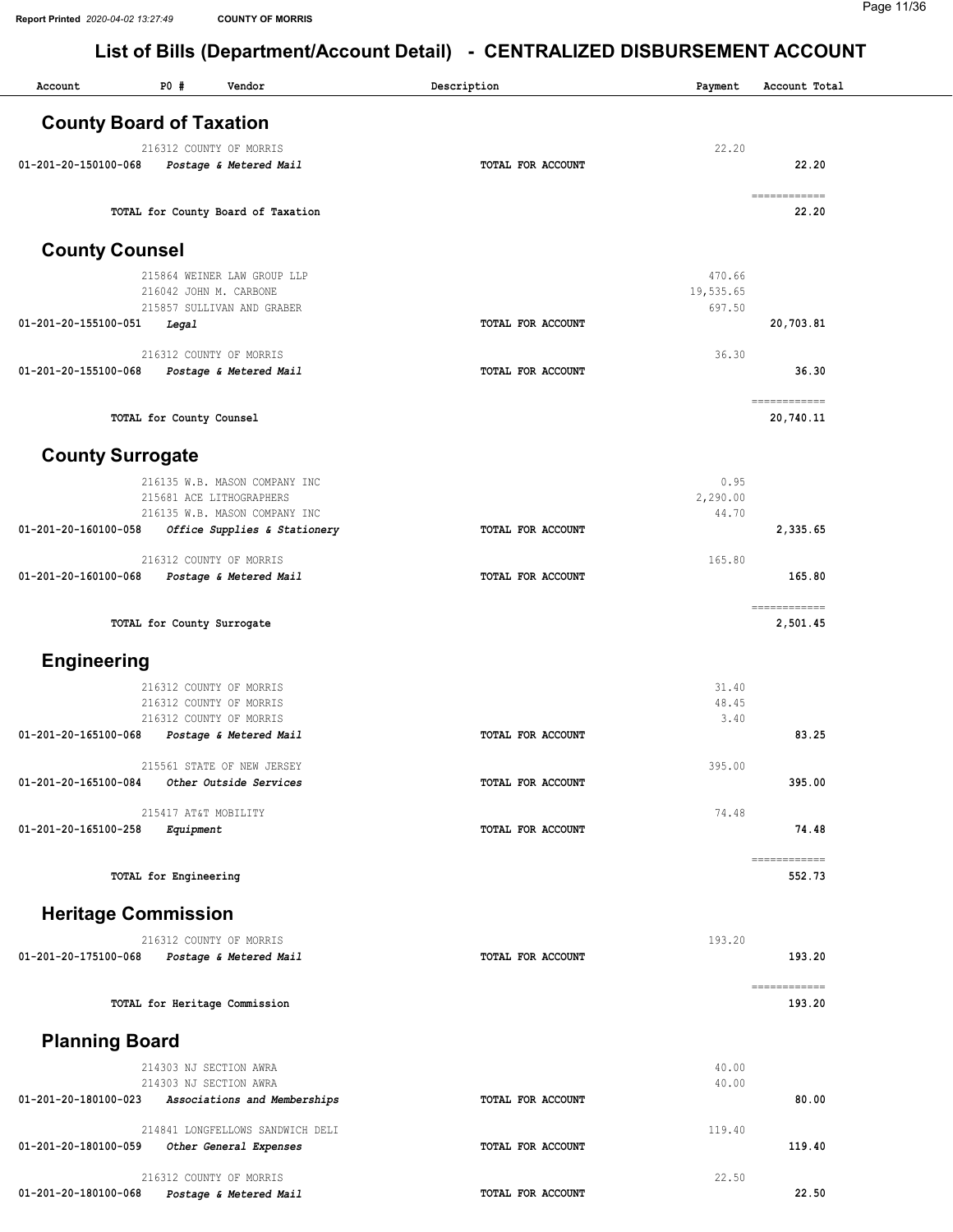#### Page 12/36

| Account                      | P0#<br>Vendor                                          | Description       | Payment       | Account Total                                                                                                                                                                                                                                                                                                                                                                                                                                                                                    |
|------------------------------|--------------------------------------------------------|-------------------|---------------|--------------------------------------------------------------------------------------------------------------------------------------------------------------------------------------------------------------------------------------------------------------------------------------------------------------------------------------------------------------------------------------------------------------------------------------------------------------------------------------------------|
| <b>Planning Board</b>        |                                                        |                   |               |                                                                                                                                                                                                                                                                                                                                                                                                                                                                                                  |
|                              | TOTAL for Planning Board                               |                   |               | ecceccecece<br>221.90                                                                                                                                                                                                                                                                                                                                                                                                                                                                            |
|                              | <b>County Weights &amp; Measures</b>                   |                   |               |                                                                                                                                                                                                                                                                                                                                                                                                                                                                                                  |
|                              | 216312 COUNTY OF MORRIS                                |                   | 12.80         |                                                                                                                                                                                                                                                                                                                                                                                                                                                                                                  |
| 01-201-22-201100-068         | Postage & Metered Mail                                 | TOTAL FOR ACCOUNT |               | 12.80                                                                                                                                                                                                                                                                                                                                                                                                                                                                                            |
| 01-201-22-201100-329         | 216318 COUNTY OF MORRIS<br>Hospital Insurance Premiums | TOTAL FOR ACCOUNT | 42,782.29     | 42,782.29                                                                                                                                                                                                                                                                                                                                                                                                                                                                                        |
|                              | TOTAL for County Weights & Measures                    |                   |               | ------------<br>42,795.09                                                                                                                                                                                                                                                                                                                                                                                                                                                                        |
|                              | <b>Employee Group Insurance</b>                        |                   |               |                                                                                                                                                                                                                                                                                                                                                                                                                                                                                                  |
|                              | 216101 CHLIC                                           |                   | 12,048,086.48 |                                                                                                                                                                                                                                                                                                                                                                                                                                                                                                  |
|                              | 215004 BROWN & BROWN METRO, INC.                       |                   | 6,250.00      |                                                                                                                                                                                                                                                                                                                                                                                                                                                                                                  |
| 01-201-23-220100-090         | Employee Group Insurance Expenditures                  | TOTAL FOR ACCOUNT |               | 12,054,336.48                                                                                                                                                                                                                                                                                                                                                                                                                                                                                    |
|                              | 212381 TERRI MCINERNEY                                 |                   | 629.40        |                                                                                                                                                                                                                                                                                                                                                                                                                                                                                                  |
|                              | 215151 ROBERT H GORDON                                 |                   | 1,057.20      |                                                                                                                                                                                                                                                                                                                                                                                                                                                                                                  |
|                              | 212439 JOSEPH O'BRIEN                                  |                   | 881.40        |                                                                                                                                                                                                                                                                                                                                                                                                                                                                                                  |
|                              | 212018 CANDIDO CAMPOS                                  |                   | 1,125.00      |                                                                                                                                                                                                                                                                                                                                                                                                                                                                                                  |
|                              | 212874 PAULINE WARD                                    |                   | 629.40        |                                                                                                                                                                                                                                                                                                                                                                                                                                                                                                  |
|                              | 212307 DONNA KOWALSKI                                  |                   | 1,258.80      |                                                                                                                                                                                                                                                                                                                                                                                                                                                                                                  |
|                              | 215186 MARY ROLIO                                      |                   | 944.10        |                                                                                                                                                                                                                                                                                                                                                                                                                                                                                                  |
|                              | 215205 MARIE ROZAN                                     |                   | 629.40        |                                                                                                                                                                                                                                                                                                                                                                                                                                                                                                  |
| 01-203-23-220100-090         | (2019) Employee Group Insurance Expendit               | TOTAL FOR ACCOUNT |               | 7,154.70                                                                                                                                                                                                                                                                                                                                                                                                                                                                                         |
|                              | TOTAL for Employee Group Insurance                     |                   |               | ============<br>12,061,491.18                                                                                                                                                                                                                                                                                                                                                                                                                                                                    |
|                              |                                                        |                   |               |                                                                                                                                                                                                                                                                                                                                                                                                                                                                                                  |
|                              | <b>Office of Emergency Management</b>                  |                   |               |                                                                                                                                                                                                                                                                                                                                                                                                                                                                                                  |
|                              | 216312 COUNTY OF MORRIS                                |                   | 1.40          |                                                                                                                                                                                                                                                                                                                                                                                                                                                                                                  |
| 01-201-25-252100-068         | Postage & Metered Mail                                 | TOTAL FOR ACCOUNT |               | 1.40                                                                                                                                                                                                                                                                                                                                                                                                                                                                                             |
|                              | 216009 TURN OUT UNIFORMS, INC.                         |                   | 62.99         |                                                                                                                                                                                                                                                                                                                                                                                                                                                                                                  |
| 01-201-25-252100-090         | Program Expenditures                                   | TOTAL FOR ACCOUNT |               | 62.99                                                                                                                                                                                                                                                                                                                                                                                                                                                                                            |
|                              |                                                        |                   |               |                                                                                                                                                                                                                                                                                                                                                                                                                                                                                                  |
|                              | 216129 PERFORMANCE TRAILERS INC.                       |                   | 95.00         |                                                                                                                                                                                                                                                                                                                                                                                                                                                                                                  |
| 01-201-25-252100-258         | Equipment                                              | TOTAL FOR ACCOUNT |               | 95.00                                                                                                                                                                                                                                                                                                                                                                                                                                                                                            |
|                              |                                                        |                   |               |                                                                                                                                                                                                                                                                                                                                                                                                                                                                                                  |
|                              | 209086 TOSHIBA BUSINESS SOLUTIONS USA                  |                   | 350.00        |                                                                                                                                                                                                                                                                                                                                                                                                                                                                                                  |
| 01-203-25-252100-059         | (2019) Other General Expenses                          | TOTAL FOR ACCOUNT |               | 350.00                                                                                                                                                                                                                                                                                                                                                                                                                                                                                           |
|                              | TOTAL for Office of Emergency Management               |                   |               | $\begin{array}{cccccccccc} \multicolumn{2}{c}{} & \multicolumn{2}{c}{} & \multicolumn{2}{c}{} & \multicolumn{2}{c}{} & \multicolumn{2}{c}{} & \multicolumn{2}{c}{} & \multicolumn{2}{c}{} & \multicolumn{2}{c}{} & \multicolumn{2}{c}{} & \multicolumn{2}{c}{} & \multicolumn{2}{c}{} & \multicolumn{2}{c}{} & \multicolumn{2}{c}{} & \multicolumn{2}{c}{} & \multicolumn{2}{c}{} & \multicolumn{2}{c}{} & \multicolumn{2}{c}{} & \multicolumn{2}{c}{} & \multicolumn{2}{c}{} & \mult$<br>509.39 |
| <b>Communications Center</b> |                                                        |                   |               |                                                                                                                                                                                                                                                                                                                                                                                                                                                                                                  |
|                              | 216312 COUNTY OF MORRIS                                |                   | 0.50          |                                                                                                                                                                                                                                                                                                                                                                                                                                                                                                  |
| 01-201-25-252105-068         | Postage & Metered Mail                                 | TOTAL FOR ACCOUNT |               | 0.50                                                                                                                                                                                                                                                                                                                                                                                                                                                                                             |
|                              | 215835 FRONTLINE PUBLIC SAFETY                         |                   | 11,500.00     |                                                                                                                                                                                                                                                                                                                                                                                                                                                                                                  |
| 01-201-25-252105-131         | County Wide Radio System                               | TOTAL FOR ACCOUNT |               | 11,500.00                                                                                                                                                                                                                                                                                                                                                                                                                                                                                        |
|                              | 215790 JERSEY CENTRAL POWER & LIGHT                    |                   | 440.93        |                                                                                                                                                                                                                                                                                                                                                                                                                                                                                                  |
|                              | 215790 JERSEY CENTRAL POWER & LIGHT                    |                   | 353.85        |                                                                                                                                                                                                                                                                                                                                                                                                                                                                                                  |
|                              | 215790 JERSEY CENTRAL POWER & LIGHT                    |                   | 472.61        |                                                                                                                                                                                                                                                                                                                                                                                                                                                                                                  |
|                              | 215790 JERSEY CENTRAL POWER & LIGHT                    |                   | 381.27        |                                                                                                                                                                                                                                                                                                                                                                                                                                                                                                  |
| 01-201-25-252105-137         | Electricity                                            | TOTAL FOR ACCOUNT |               | 1,648.66                                                                                                                                                                                                                                                                                                                                                                                                                                                                                         |
|                              | 209819 TURN OUT UNIFORMS, INC.                         |                   | 4,490.09      |                                                                                                                                                                                                                                                                                                                                                                                                                                                                                                  |
| 01-203-25-252105-202         | (2019) Uniform And Accessories                         | TOTAL FOR ACCOUNT |               | 4,490.09                                                                                                                                                                                                                                                                                                                                                                                                                                                                                         |
|                              |                                                        |                   |               |                                                                                                                                                                                                                                                                                                                                                                                                                                                                                                  |
|                              |                                                        |                   |               | ------------                                                                                                                                                                                                                                                                                                                                                                                                                                                                                     |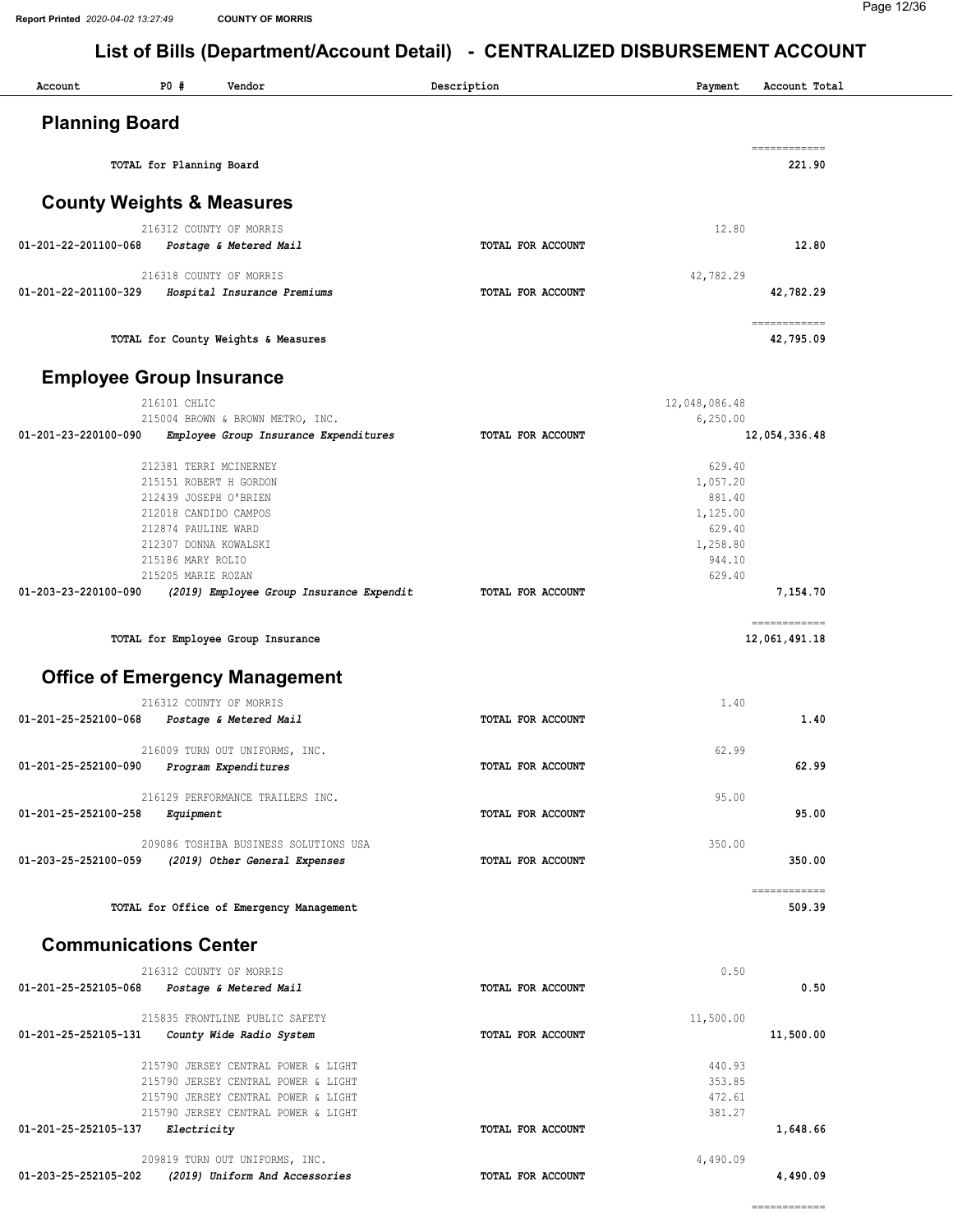### Page 13/36

| Account              | P0 #<br>Vendor                                                                         | Description       | Payment              | Account Total             |
|----------------------|----------------------------------------------------------------------------------------|-------------------|----------------------|---------------------------|
|                      | <b>Communications Center</b>                                                           |                   |                      |                           |
|                      | TOTAL for Communications Center                                                        |                   |                      | 17,639.25                 |
|                      | <b>County Medical Examiner Office</b>                                                  |                   |                      |                           |
| 01-201-25-254100-036 | 216256 LEANNE CRONIN<br>Contracted Services                                            | TOTAL FOR ACCOUNT | 4,600.00             | 4,600.00                  |
|                      | 216255 DI WANG                                                                         |                   | 1,866.48             |                           |
| 01-201-25-254100-039 | Education, Schools & Training                                                          | TOTAL FOR ACCOUNT |                      | 1,866.48                  |
|                      | 216312 COUNTY OF MORRIS                                                                |                   | 14.80                |                           |
| 01-201-25-254100-068 | Postage & Metered Mail                                                                 | TOTAL FOR ACCOUNT |                      | 14.80                     |
|                      | 214851 MERRICK INC.                                                                    |                   | 350.00               |                           |
| 01-201-25-254100-203 | 214851 MERRICK INC.<br>X-Ray & Medical Supplies                                        | TOTAL FOR ACCOUNT | 300.00               | 650.00                    |
|                      |                                                                                        |                   |                      |                           |
|                      | 215474 MORRISTOWN PATHOLOGY ASSOCIATES                                                 |                   | 500.00               |                           |
|                      | 215474 MORRISTOWN PATHOLOGY ASSOCIATES<br>215474 MORRISTOWN PATHOLOGY ASSOCIATES       |                   | 500.00<br>500.00     |                           |
|                      | 215474 MORRISTOWN PATHOLOGY ASSOCIATES                                                 |                   | 500.00               |                           |
|                      | 215474 MORRISTOWN PATHOLOGY ASSOCIATES                                                 |                   | 500.00               |                           |
| 01-203-25-254100-035 | (2019) Consultation Fee                                                                | TOTAL FOR ACCOUNT |                      | 2,500.00                  |
|                      | 216256 LEANNE CRONIN                                                                   |                   | 3,600.00             |                           |
| 01-203-25-254100-036 | (2019) Contracted Services                                                             | TOTAL FOR ACCOUNT |                      | 3,600.00                  |
|                      | TOTAL for County Medical Examiner Office                                               |                   |                      | ------------<br>13,231.28 |
|                      | <b>County Sheriff's Department</b>                                                     |                   |                      |                           |
|                      | 214826 U-LINE SHIPPING SUPPLY                                                          |                   | 72.00                |                           |
|                      | 214826 U-LINE SHIPPING SUPPLY                                                          |                   | 42.00                |                           |
|                      | 211244 LASER TECHNOLOGY, INC.                                                          |                   | 230.00               |                           |
|                      | 214826 U-LINE SHIPPING SUPPLY<br>214826 U-LINE SHIPPING SUPPLY                         |                   | 93.60<br>444.00      |                           |
|                      | 214826 U-LINE SHIPPING SUPPLY                                                          |                   | 54.00                |                           |
|                      | 214826 U-LINE SHIPPING SUPPLY                                                          |                   | 108.50               |                           |
| 01-201-25-270100-047 | 214826 U-LINE SHIPPING SUPPLY                                                          | TOTAL FOR ACCOUNT | 77.17                | 1,121.27                  |
|                      | Identification Equip&Supplies                                                          |                   |                      |                           |
|                      | 215556 SANCHEZ ENGRAVING LLC<br>215278 PROJECT LIFESAVER, INC.                         |                   | 89.00<br>34.00       |                           |
| 01-201-25-270100-059 | Other General Expenses                                                                 | TOTAL FOR ACCOUNT |                      | 123.00                    |
|                      |                                                                                        |                   |                      |                           |
| 01-201-25-270100-068 | 216312 COUNTY OF MORRIS<br>Postage & Metered Mail                                      | TOTAL FOR ACCOUNT | 95.10                | 95.10                     |
|                      |                                                                                        |                   |                      |                           |
|                      | 215641 THOMSON REUTER-WEST                                                             |                   | 1,135.89             |                           |
| 01-201-25-270100-078 | Software Maintenance                                                                   | TOTAL FOR ACCOUNT |                      | 1,135.89                  |
|                      | 215644 UNIVERSAL PROTECTION SERVICES, LLC                                              |                   | 1,330.35             |                           |
|                      | 215644 UNIVERSAL PROTECTION SERVICES, LLC<br>215645 INVESTIGATIVE FORENSICS CONSULTING |                   | 2,010.03<br>1,007.00 |                           |
|                      | 215644 UNIVERSAL PROTECTION SERVICES, LLC                                              |                   | 1,470.94             |                           |
|                      | 215644 UNIVERSAL PROTECTION SERVICES, LLC                                              |                   | 1,842.66             |                           |
| 01-201-25-270100-084 | Other Outside Services                                                                 | TOTAL FOR ACCOUNT |                      | 7,660.98                  |
|                      | 215269 W.B. MASON COMPANY INC                                                          |                   | 555.56               |                           |
| 01-201-25-270100-095 | Other Administrative Supplies                                                          | TOTAL FOR ACCOUNT |                      | 555.56                    |
|                      | 215642 RICOH USA, INC.                                                                 |                   | 187.36               |                           |
| 01-201-25-270100-164 | Office Machines - Rental                                                               | TOTAL FOR ACCOUNT |                      | 187.36                    |
|                      | 215640 HVG LLC                                                                         |                   | 260.00               |                           |
|                      | 215640 HVG LLC                                                                         |                   | 138.00               |                           |
| 01-201-25-270100-189 | 215640 HVG LLC<br>Medical                                                              | TOTAL FOR ACCOUNT | 344.00               | 742.00                    |
|                      |                                                                                        |                   |                      |                           |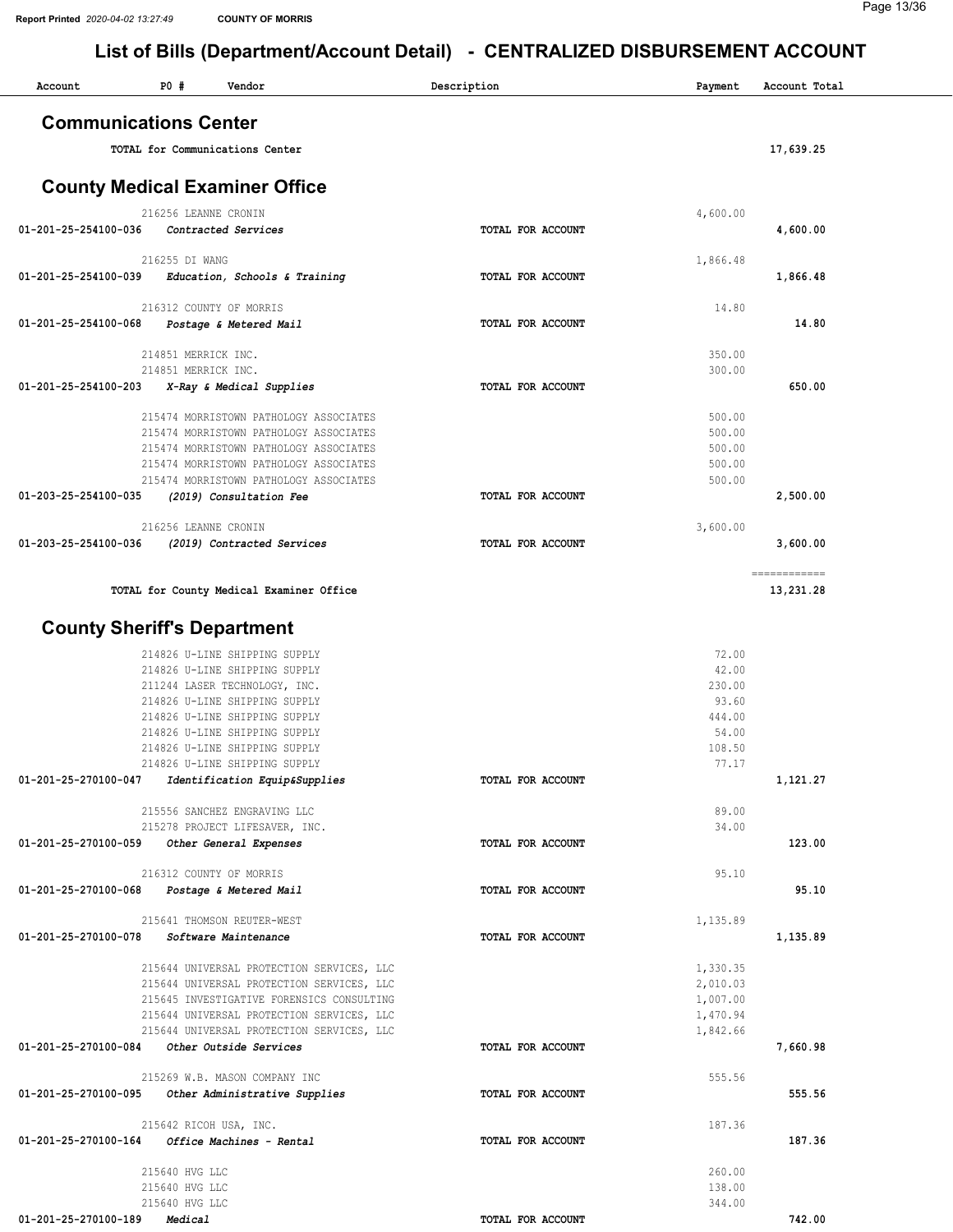$\overline{\phantom{a}}$ 

| Account              | $P0$ #                                    | Vendor                                                           | Description              | Payment            | Account Total |  |
|----------------------|-------------------------------------------|------------------------------------------------------------------|--------------------------|--------------------|---------------|--|
|                      |                                           | <b>County Sheriff's Department</b>                               |                          |                    |               |  |
|                      |                                           |                                                                  |                          |                    |               |  |
|                      |                                           | 215284 FASTENAL COMPANY                                          |                          | 2,212.50           |               |  |
| 01-201-25-270100-258 | Equipment                                 |                                                                  | TOTAL FOR ACCOUNT        |                    | 2,212.50      |  |
|                      |                                           | 215730 STATE TOXICOLOGY LABORATORY                               |                          | 675.00             |               |  |
| 01-203-25-270100-059 |                                           | (2019) Other General Expenses                                    | TOTAL FOR ACCOUNT        |                    | 675.00        |  |
|                      |                                           | 210465 ARMAG CORPORATION                                         |                          | 418.00             |               |  |
|                      |                                           | 210465 ARMAG CORPORATION                                         |                          | 8,304.00           |               |  |
|                      |                                           | 210465 ARMAG CORPORATION                                         |                          | 2,968.00           |               |  |
|                      |                                           | 210306 ATLANTIC TACTICAL OF NJ, INC.                             |                          | 1,418.22           |               |  |
|                      |                                           | 210306 ATLANTIC TACTICAL OF NJ, INC.                             |                          | 1,599.98           |               |  |
|                      |                                           | 210306 ATLANTIC TACTICAL OF NJ, INC.<br>210465 ARMAG CORPORATION |                          | 1,058.00<br>440.00 |               |  |
|                      |                                           | 210465 ARMAG CORPORATION                                         |                          | 68.00              |               |  |
| 01-203-25-270100-258 |                                           | (2019) Equipment                                                 | TOTAL FOR ACCOUNT        |                    | 16,274.20     |  |
|                      |                                           |                                                                  |                          |                    |               |  |
|                      |                                           | TOTAL for County Sheriff's Department                            |                          |                    | ============  |  |
|                      |                                           |                                                                  |                          |                    | 30,782.86     |  |
|                      | <b>County Prosecutor's Office</b>         |                                                                  |                          |                    |               |  |
|                      | 215185 ALEXIS RACHEL                      |                                                                  |                          | 43.50              |               |  |
|                      |                                           | 214925 MICHELLE LYNN<br><b>WALKER</b>                            |                          | 56.00              |               |  |
|                      | 214926 JAIME SHANAPHY                     |                                                                  |                          | 12.50              |               |  |
|                      | 214926 JAIME SHANAPHY                     |                                                                  |                          | 42.40              |               |  |
|                      | 215185 ALEXIS RACHEL<br>214923 JUNE WITTY |                                                                  |                          | 75.00<br>32.00     |               |  |
|                      | 214923 JUNE WITTY                         |                                                                  |                          | 24.00              |               |  |
|                      | 214926 JAIME SHANAPHY                     |                                                                  |                          | 75.00              |               |  |
|                      | 214925 MICHELLE LYNN                      | WALKER                                                           |                          | 7.00               |               |  |
|                      | 215185 ALEXIS RACHEL                      |                                                                  |                          | 96.80              |               |  |
| 01-201-25-275100-016 |                                           | Outside Salaries & Wages                                         | TOTAL FOR ACCOUNT        |                    | 464.20        |  |
|                      | 211732 N J N E O A                        |                                                                  |                          | 140.00             |               |  |
| 01-201-25-275100-023 |                                           | Associations and Memberships                                     | <b>TOTAL FOR ACCOUNT</b> |                    | 140.00        |  |
|                      | 214976 ALPHAGRAPHICS                      |                                                                  |                          | 72.00              |               |  |
| 01-201-25-275100-058 |                                           | Office Supplies & Stationery                                     | TOTAL FOR ACCOUNT        |                    | 72.00         |  |
|                      | 215669 FEDEX                              |                                                                  |                          | 141.61             |               |  |
|                      | 215669 FEDEX                              |                                                                  |                          | 75.57              |               |  |
|                      |                                           | 216312 COUNTY OF MORRIS                                          |                          | 642.65             |               |  |
|                      | 215669 FEDEX                              |                                                                  |                          | 102.69             |               |  |
|                      | 215669 FEDEX                              |                                                                  |                          | 41.31              |               |  |
| 01-201-25-275100-068 |                                           | Postage & Metered Mail                                           | TOTAL FOR ACCOUNT        |                    | 1,003.83      |  |
|                      |                                           | 214359 THOMSON REUTERS-WEST                                      |                          | 1,173.23           |               |  |
|                      | 215671 OPTIMUM                            |                                                                  |                          | 128.90             |               |  |
|                      |                                           | 214577 DME FORENSICS INCORPORATED                                |                          | 3,495.00           |               |  |
|                      | 215673 OPTIMUM<br>215672 OPTIMUM          |                                                                  |                          | 212.71<br>211.80   |               |  |
| 01-201-25-275100-118 |                                           | Investigation Expense                                            | TOTAL FOR ACCOUNT        |                    | 5,221.64      |  |
|                      |                                           |                                                                  |                          |                    |               |  |
|                      |                                           | 215674 FREDRIC M. KNAPP<br>215659 PAUL J. BRANDLEY               |                          | 300.00<br>78.23    |               |  |
| 01-201-25-275100-126 |                                           | Court Expenses-Extradition                                       | TOTAL FOR ACCOUNT        |                    | 378.23        |  |
|                      |                                           |                                                                  |                          |                    |               |  |
|                      |                                           | 215656 RICOH USA, INC.<br>215656 RICOH USA, INC.                 |                          | 837.77<br>806.73   |               |  |
|                      |                                           | 215656 RICOH USA, INC.                                           |                          | 7,905.71           |               |  |
| 01-201-25-275100-164 |                                           | Office Machines - Rental                                         | TOTAL FOR ACCOUNT        |                    | 9,550.21      |  |
|                      |                                           |                                                                  |                          |                    | ------------  |  |
|                      |                                           | TOTAL for County Prosecutor's Office                             |                          |                    | 16,830.11     |  |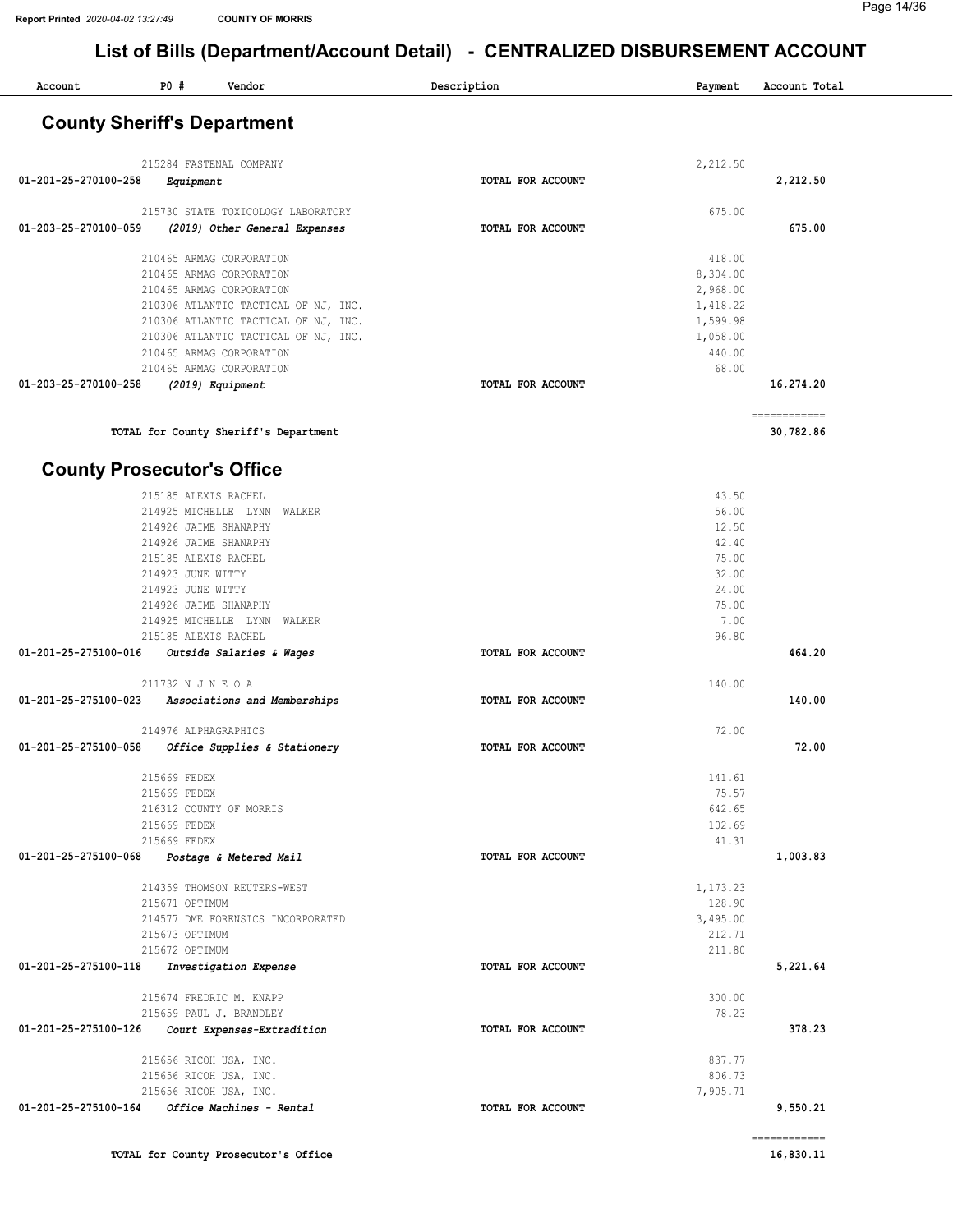| Account                                        | <b>PO #</b>         | Vendor                                                               | Description       | Payment            | Account Total |  |
|------------------------------------------------|---------------------|----------------------------------------------------------------------|-------------------|--------------------|---------------|--|
| <b>County Jail</b>                             |                     |                                                                      |                   |                    |               |  |
|                                                |                     |                                                                      |                   |                    |               |  |
|                                                |                     | 211288 SAFARILAND LLC<br>211289 SAFARILAND LLC                       |                   | 295.00<br>100.00   |               |  |
| 01-201-25-280100-039                           |                     | Education Schools & Training                                         | TOTAL FOR ACCOUNT |                    | 395.00        |  |
|                                                |                     |                                                                      |                   |                    |               |  |
| 01-201-25-280100-044                           |                     | 215063 SCIENTIFIC BOILER WATER<br>Equipment Service Agreements       | TOTAL FOR ACCOUNT | 243.00             | 243.00        |  |
|                                                |                     |                                                                      |                   |                    |               |  |
|                                                |                     | 214173 W.B. MASON COMPANY INC                                        |                   | 481.50             |               |  |
|                                                |                     | 215128 W.B. MASON COMPANY INC<br>215377 W.B. MASON COMPANY INC       |                   | 541.86<br>398.87   |               |  |
|                                                |                     | 215115 W.B. MASON COMPANY INC                                        |                   | 791.77             |               |  |
|                                                |                     | 215303 W.B. MASON COMPANY INC                                        |                   | 1,163.41           |               |  |
| 01-201-25-280100-058                           |                     | Office Supplies & Stationery                                         | TOTAL FOR ACCOUNT |                    | 3,377.41      |  |
|                                                |                     | 216312 COUNTY OF MORRIS                                              |                   | 78.05              |               |  |
| 01-201-25-280100-068                           |                     | Postage & Metered Mail                                               | TOTAL FOR ACCOUNT |                    | 78.05         |  |
|                                                |                     |                                                                      |                   |                    |               |  |
|                                                |                     | 215125 MORRIS COUNTY MUA<br>215125 MORRIS COUNTY MUA                 |                   | 1,400.00<br>853.86 |               |  |
|                                                |                     | 214400 OXFORD ELECTRICAL CONTRACTORS INC.                            |                   | 1,736.64           |               |  |
|                                                |                     | 215125 MORRIS COUNTY MUA                                             |                   | 839.90             |               |  |
| 01-201-25-280100-084                           |                     | Other Outside Services                                               | TOTAL FOR ACCOUNT |                    | 4,830.40      |  |
|                                                |                     | 215066 CY DRAKE LOCKSMITHS, INC.                                     |                   | 129.00             |               |  |
| 01-201-25-280100-128                           |                     | Security Equipment                                                   | TOTAL FOR ACCOUNT |                    | 129.00        |  |
|                                                |                     | 215601 ARAMARK DALLAS LOCKBOX                                        |                   | 12,825.96          |               |  |
|                                                |                     | 215601 ARAMARK DALLAS LOCKBOX                                        |                   | 56.00              |               |  |
|                                                |                     | 215601 ARAMARK DALLAS LOCKBOX                                        |                   | 156.25             |               |  |
|                                                |                     | 215601 ARAMARK DALLAS LOCKBOX                                        |                   | 134.85<br>93.75    |               |  |
| 01-201-25-280100-185                           | Food                | 215601 ARAMARK DALLAS LOCKBOX                                        | TOTAL FOR ACCOUNT |                    | 13,266.81     |  |
|                                                |                     |                                                                      |                   |                    |               |  |
|                                                |                     | 213234 MCKESSON MEDICAL SURGICAL                                     |                   | 197.04             |               |  |
|                                                |                     | 213605 MCKESSON MEDICAL SURGICAL<br>213234 MCKESSON MEDICAL SURGICAL |                   | 878.63<br>99.12    |               |  |
| 01-201-25-280100-189                           | Medical             |                                                                      | TOTAL FOR ACCOUNT |                    | 1,174.79      |  |
|                                                |                     |                                                                      |                   | 119.98             |               |  |
|                                                |                     | 215061 TURN OUT UNIFORMS, INC.<br>215061 TURN OUT UNIFORMS, INC.     |                   | 112.49             |               |  |
|                                                |                     | 215061 TURN OUT UNIFORMS, INC.                                       |                   | 29.98              |               |  |
|                                                |                     | 215061 TURN OUT UNIFORMS, INC.                                       |                   | 349.90             |               |  |
| 01-201-25-280100-202                           |                     | Uniform And Accessories                                              | TOTAL FOR ACCOUNT |                    | 612.35        |  |
|                                                | 215069 GRAINGER     |                                                                      |                   | 266.88             |               |  |
|                                                | 215069 GRAINGER     |                                                                      |                   | 43.59              |               |  |
|                                                | 215069 GRAINGER     | 215124 T.P.S. PLUMBING & HEATING SUPP                                |                   | 46.87<br>24.38     |               |  |
|                                                |                     | 214722 JOHNSTONE SUPPLY                                              |                   | 142.69             |               |  |
| 01-201-25-280100-249                           |                     | Bldg Maintenance Supplies                                            | TOTAL FOR ACCOUNT |                    | 524.41        |  |
|                                                |                     | 215122 R & J CONTROL, INC.                                           |                   | 155.00             |               |  |
|                                                | 215062 SERVICE PLUS |                                                                      |                   | 520.00             |               |  |
|                                                | 215120 SERVICE PLUS |                                                                      |                   | 470.58             |               |  |
| 01-201-25-280100-262 Machinery Repairs & Parts |                     |                                                                      | TOTAL FOR ACCOUNT |                    | 1,145.58      |  |
|                                                |                     | 194741 SAFARILAND LLC                                                |                   | 100.00             |               |  |
|                                                |                     | 194741 SAFARILAND LLC                                                |                   | 200.00             |               |  |
|                                                |                     | 194741 SAFARILAND LLC                                                |                   | 100.00             |               |  |
| 01-203-25-280100-039                           |                     | (2019) Education Schools & Training                                  | TOTAL FOR ACCOUNT |                    | 400.00        |  |
|                                                |                     | 211421 EDMUND M. KRAMER                                              |                   | 190.00             |               |  |
| 01-203-25-280100-064                           |                     | (2019) Photographic Suppies                                          | TOTAL FOR ACCOUNT |                    | 190.00        |  |
|                                                |                     | 205660 DERBY INDUSTRIES                                              |                   | 230.36             |               |  |
| 01-203-25-280100-084                           |                     | (2019) Other Outside Services                                        | TOTAL FOR ACCOUNT |                    | 230.36        |  |
|                                                |                     |                                                                      |                   |                    |               |  |
|                                                |                     | 210105 MCKESSON MEDICAL SURGICAL<br>210125 MCKESSON MEDICAL SURGICAL |                   | 45.48<br>197.37    |               |  |
|                                                |                     |                                                                      |                   |                    |               |  |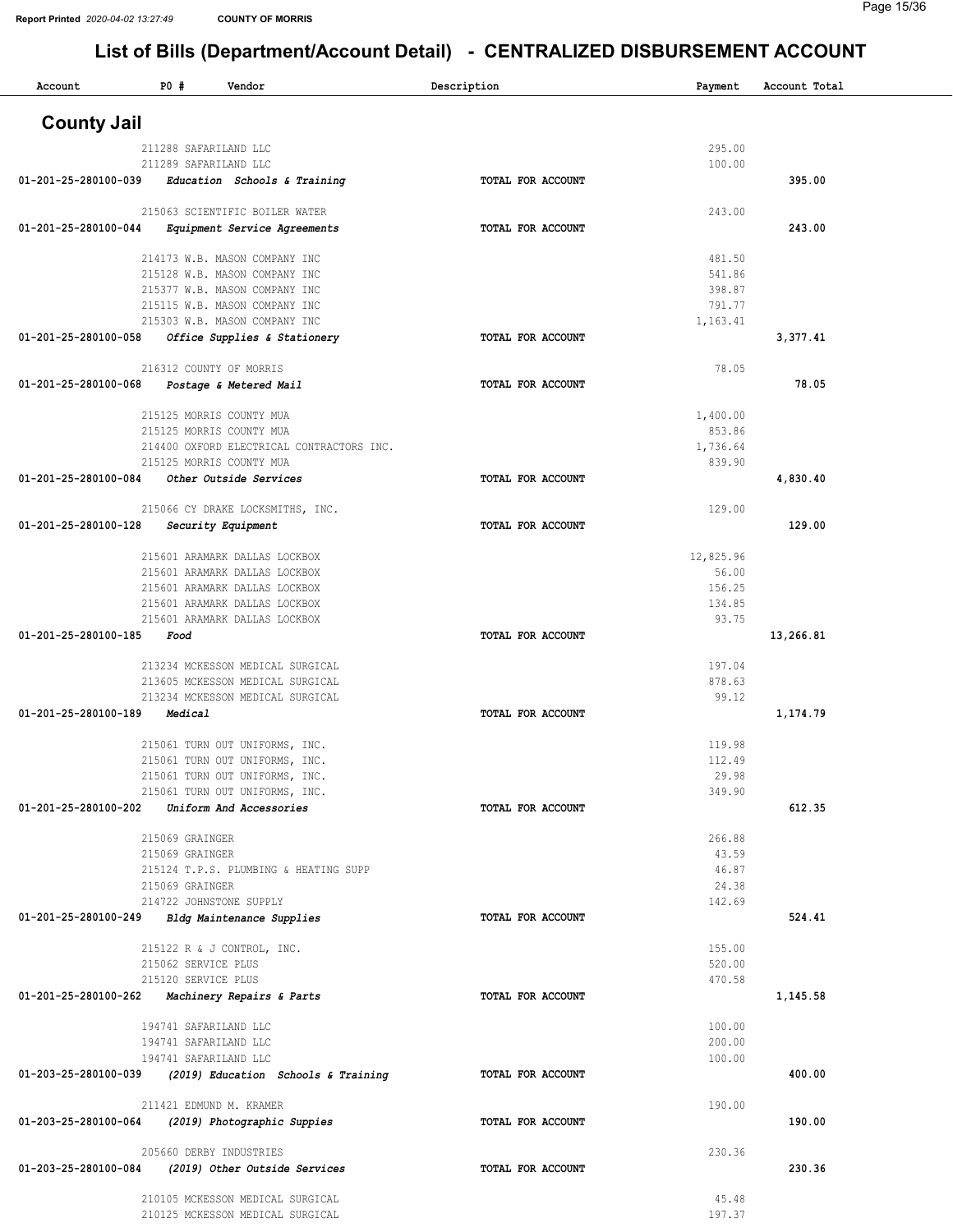| Account              | P0#                                    | Vendor                                                                 | Description       | Payment          | Account Total             |
|----------------------|----------------------------------------|------------------------------------------------------------------------|-------------------|------------------|---------------------------|
| <b>County Jail</b>   |                                        |                                                                        |                   |                  |                           |
|                      |                                        | 210105 MCKESSON MEDICAL SURGICAL                                       |                   | 35.97            |                           |
|                      |                                        | 210105 MCKESSON MEDICAL SURGICAL                                       |                   | 71.07            |                           |
|                      |                                        | 211567 MCKESSON MEDICAL SURGICAL                                       |                   | 71.07            |                           |
|                      |                                        | 208615 MCKESSON MEDICAL SURGICAL                                       |                   | 118.77           |                           |
| 01-203-25-280100-189 |                                        | (2019) Medical                                                         | TOTAL FOR ACCOUNT |                  | 539.73                    |
|                      | TOTAL for County Jail                  |                                                                        |                   |                  | ============<br>27,136.89 |
|                      |                                        | <b>County Youth Detention Facilit</b>                                  |                   |                  |                           |
|                      |                                        | 215826 W.B. MASON COMPANY INC                                          |                   | 25.52            |                           |
|                      |                                        | 215826 W.B. MASON COMPANY INC                                          |                   | 25.14            |                           |
|                      |                                        | 214023 MORRIS COUNTY PARK COMMISSION                                   |                   | 18.00            |                           |
|                      |                                        | 214023 MORRIS COUNTY PARK COMMISSION                                   |                   | 10.00            |                           |
| 01-201-25-281100-059 |                                        | Other General Expenses                                                 | TOTAL FOR ACCOUNT |                  | 78.66                     |
|                      |                                        | 216312 COUNTY OF MORRIS                                                |                   | 59.10            |                           |
| 01-201-25-281100-068 |                                        | Postage & Metered Mail                                                 | TOTAL FOR ACCOUNT |                  | 59.10                     |
|                      |                                        | 214888 NU-WAY CONCESSIONAIRES INC                                      |                   | 486.01           |                           |
|                      |                                        | 214888 NU-WAY CONCESSIONAIRES INC                                      |                   | 3,474.80         |                           |
|                      |                                        | 214888 NU-WAY CONCESSIONAIRES INC                                      |                   | 592.92           |                           |
|                      |                                        | 214888 NU-WAY CONCESSIONAIRES INC<br>214888 NU-WAY CONCESSIONAIRES INC |                   | 552.01<br>621.50 |                           |
| 01-201-25-281100-185 | Food                                   |                                                                        | TOTAL FOR ACCOUNT |                  | 5,727.24                  |
|                      |                                        | 215583 V.E. RALPH & SON INC.                                           |                   | 2.40             |                           |
|                      |                                        | 215583 V.E. RALPH & SON INC.                                           |                   | 32.24            |                           |
|                      |                                        | 215824 NICHELLE ORANGE                                                 |                   | 17.06            |                           |
|                      |                                        | 215583 V.E. RALPH & SON INC.                                           |                   | 23.52            |                           |
|                      |                                        | 215583 V.E. RALPH & SON INC.                                           |                   | 7.86             |                           |
|                      | 216131 TOM POLLIO                      |                                                                        |                   | 25.99            |                           |
|                      |                                        | 215583 V.E. RALPH & SON INC.                                           |                   | 8.20             |                           |
|                      |                                        | 215583 V.E. RALPH & SON INC.                                           |                   | 10.48            |                           |
|                      |                                        | 215583 V.E. RALPH & SON INC.                                           |                   | 9.00             |                           |
| 01-201-25-281100-189 | Medical                                |                                                                        | TOTAL FOR ACCOUNT |                  | 136.75                    |
|                      | 211413 GALLS, LLC                      |                                                                        |                   | 118.20           |                           |
|                      | 211413 GALLS, LLC                      |                                                                        |                   | 153.66           |                           |
|                      | 211413 GALLS, LLC                      |                                                                        |                   | 23.64            |                           |
|                      | 211413 GALLS, LLC<br>211413 GALLS, LLC |                                                                        |                   | 19.96<br>23.64   |                           |
|                      | 211413 GALLS, LLC                      |                                                                        |                   | 114.77           |                           |
|                      | 211413 GALLS, LLC                      |                                                                        |                   | 31.99            |                           |
|                      |                                        | 215823 BOB BARKER COMPANY, INC.                                        |                   | 79.99            |                           |
|                      |                                        | 215823 BOB BARKER COMPANY, INC.                                        |                   | 0.94             |                           |
|                      |                                        | 215206 BOB BARKER COMPANY, INC.                                        |                   | 53.98            |                           |
|                      |                                        | 215206 BOB BARKER COMPANY, INC.                                        |                   | 2.12             |                           |
|                      |                                        | 215206 BOB BARKER COMPANY, INC.                                        |                   | 26.99            |                           |
|                      |                                        | 215206 BOB BARKER COMPANY, INC.                                        |                   | 1.28             |                           |
| 01-201-25-281100-202 |                                        | Uniform And Accessories                                                | TOTAL FOR ACCOUNT |                  | 651.16                    |
|                      |                                        | 215826 W.B. MASON COMPANY INC                                          |                   | 9.85             |                           |
| 01-201-25-281100-252 |                                        | 215826 W.B. MASON COMPANY INC<br>Janitorial Supplies                   | TOTAL FOR ACCOUNT | 34.87            | 44.72                     |
|                      |                                        | 215499 IMPACT TECHNOLOGY SOLUTIONS LLC                                 |                   | 495.00           |                           |
|                      |                                        | 215499 IMPACT TECHNOLOGY SOLUTIONS LLC                                 |                   | 495.00           |                           |
| 01-201-25-281100-258 | Equipment                              |                                                                        | TOTAL FOR ACCOUNT |                  | 990.00                    |
|                      |                                        |                                                                        |                   |                  | ===========               |
|                      |                                        | TOTAL for County Youth Detention Facilit                               |                   |                  | 7,687.63                  |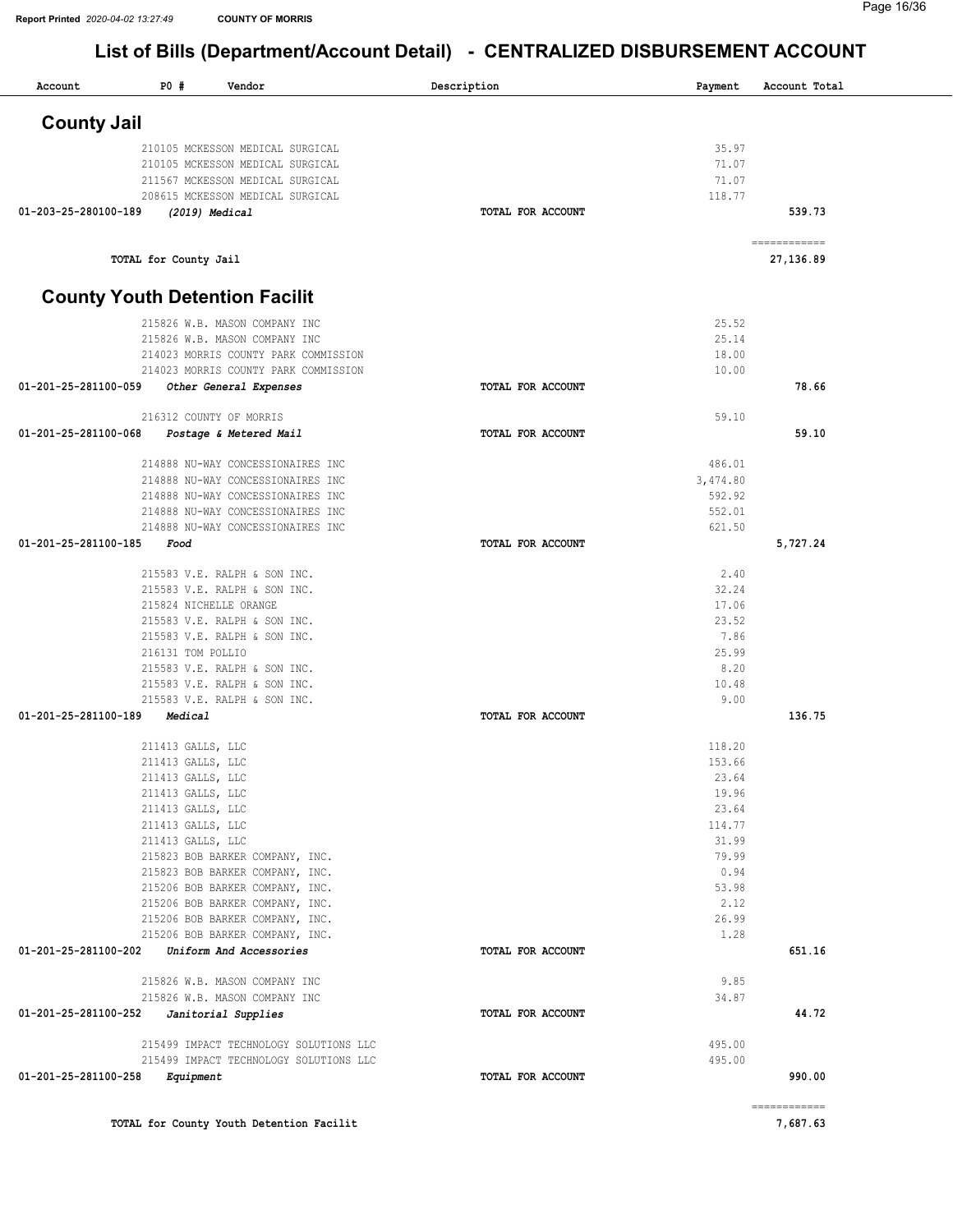| Account                        | <b>PO #</b>            | Vendor                                                                                 | Description       | Payment             | Account Total                                                                                                                                                                                                                                                                                                                                                                                                                                                                                      |  |
|--------------------------------|------------------------|----------------------------------------------------------------------------------------|-------------------|---------------------|----------------------------------------------------------------------------------------------------------------------------------------------------------------------------------------------------------------------------------------------------------------------------------------------------------------------------------------------------------------------------------------------------------------------------------------------------------------------------------------------------|--|
| <b>Road Repairs</b>            |                        |                                                                                        |                   |                     |                                                                                                                                                                                                                                                                                                                                                                                                                                                                                                    |  |
|                                |                        | 216312 COUNTY OF MORRIS                                                                |                   | 2.50                |                                                                                                                                                                                                                                                                                                                                                                                                                                                                                                    |  |
| 01-201-26-290100-068           |                        | Postage & Metered Mail                                                                 | TOTAL FOR ACCOUNT |                     | 2.50                                                                                                                                                                                                                                                                                                                                                                                                                                                                                               |  |
| 01-201-26-290100-260           |                        | 215257 NORTHEASTERN HARDWARE CO INC<br>Construction Materials                          | TOTAL FOR ACCOUNT | 1,399.00            | 1,399.00                                                                                                                                                                                                                                                                                                                                                                                                                                                                                           |  |
|                                |                        |                                                                                        |                   |                     |                                                                                                                                                                                                                                                                                                                                                                                                                                                                                                    |  |
|                                |                        | 215685 W.B. MASON COMPANY INC<br>215628 W.B. MASON COMPANY INC                         |                   | 44.70<br>$-44.70$   |                                                                                                                                                                                                                                                                                                                                                                                                                                                                                                    |  |
|                                |                        | 215685 W.B. MASON COMPANY INC                                                          |                   | 0.95                |                                                                                                                                                                                                                                                                                                                                                                                                                                                                                                    |  |
|                                |                        | 215628 W.B. MASON COMPANY INC<br>215628 W.B. MASON COMPANY INC                         |                   | 0.95<br>0.95        |                                                                                                                                                                                                                                                                                                                                                                                                                                                                                                    |  |
|                                |                        | 215628 W.B. MASON COMPANY INC                                                          |                   | 0.95                |                                                                                                                                                                                                                                                                                                                                                                                                                                                                                                    |  |
|                                |                        | 215628 W.B. MASON COMPANY INC                                                          |                   | 44.70               |                                                                                                                                                                                                                                                                                                                                                                                                                                                                                                    |  |
|                                |                        | 215628 W.B. MASON COMPANY INC<br>215628 W.B. MASON COMPANY INC                         |                   | $-44.70$<br>44.70   |                                                                                                                                                                                                                                                                                                                                                                                                                                                                                                    |  |
| 01-201-26-290100-266           | Safety Items           |                                                                                        | TOTAL FOR ACCOUNT |                     | 48.50                                                                                                                                                                                                                                                                                                                                                                                                                                                                                              |  |
|                                |                        |                                                                                        |                   |                     | ============                                                                                                                                                                                                                                                                                                                                                                                                                                                                                       |  |
|                                | TOTAL for Road Repairs |                                                                                        |                   |                     | 1,450.00                                                                                                                                                                                                                                                                                                                                                                                                                                                                                           |  |
| <b>Bridges and Culverts</b>    |                        |                                                                                        |                   |                     |                                                                                                                                                                                                                                                                                                                                                                                                                                                                                                    |  |
|                                |                        | 214758 ROAD SAFETY SYSTEMS LLC                                                         |                   | 2,650.00            |                                                                                                                                                                                                                                                                                                                                                                                                                                                                                                    |  |
| 01-201-26-292100-230           | Guard Rails            | 214758 ROAD SAFETY SYSTEMS LLC                                                         | TOTAL FOR ACCOUNT | 2,000.00            | 4,650.00                                                                                                                                                                                                                                                                                                                                                                                                                                                                                           |  |
|                                |                        |                                                                                        |                   |                     |                                                                                                                                                                                                                                                                                                                                                                                                                                                                                                    |  |
|                                |                        | 209545 J FLETCHER CREAMER & SON, INC<br>209545 J FLETCHER CREAMER & SON, INC           |                   | 4,000.00<br>375.00  |                                                                                                                                                                                                                                                                                                                                                                                                                                                                                                    |  |
| 01-203-26-292100-230           |                        | (2019) Guard Rails                                                                     | TOTAL FOR ACCOUNT |                     | 4,375.00                                                                                                                                                                                                                                                                                                                                                                                                                                                                                           |  |
|                                | 197757 HILTI INC.      |                                                                                        |                   | 106.00              |                                                                                                                                                                                                                                                                                                                                                                                                                                                                                                    |  |
| 01-203-26-292100-246           | 213868 HILTI INC.      | $(2019)$ Tools - Others                                                                | TOTAL FOR ACCOUNT | 120.00              | 226.00                                                                                                                                                                                                                                                                                                                                                                                                                                                                                             |  |
|                                |                        |                                                                                        |                   |                     |                                                                                                                                                                                                                                                                                                                                                                                                                                                                                                    |  |
|                                |                        | TOTAL for Bridges and Culverts                                                         |                   |                     | $\begin{array}{cccccccccc} \multicolumn{2}{c}{} & \multicolumn{2}{c}{} & \multicolumn{2}{c}{} & \multicolumn{2}{c}{} & \multicolumn{2}{c}{} & \multicolumn{2}{c}{} & \multicolumn{2}{c}{} & \multicolumn{2}{c}{} & \multicolumn{2}{c}{} & \multicolumn{2}{c}{} & \multicolumn{2}{c}{} & \multicolumn{2}{c}{} & \multicolumn{2}{c}{} & \multicolumn{2}{c}{} & \multicolumn{2}{c}{} & \multicolumn{2}{c}{} & \multicolumn{2}{c}{} & \multicolumn{2}{c}{} & \multicolumn{2}{c}{} & \mult$<br>9,251.00 |  |
| <b>Shade Tree Commission</b>   |                        |                                                                                        |                   |                     |                                                                                                                                                                                                                                                                                                                                                                                                                                                                                                    |  |
|                                | 215236 LEVITT'S LLC    |                                                                                        |                   | 58.50               |                                                                                                                                                                                                                                                                                                                                                                                                                                                                                                    |  |
|                                | 215236 LEVITT'S LLC    |                                                                                        |                   | 25.50               |                                                                                                                                                                                                                                                                                                                                                                                                                                                                                                    |  |
| 01-201-26-300100-239           | <i>Small Tools</i>     |                                                                                        | TOTAL FOR ACCOUNT |                     | 84.00                                                                                                                                                                                                                                                                                                                                                                                                                                                                                              |  |
|                                | 215907 TREE KING INC   |                                                                                        |                   | 83,430.15           |                                                                                                                                                                                                                                                                                                                                                                                                                                                                                                    |  |
| 01-203-26-300100-079           |                        | (2019) Special Projects                                                                | TOTAL FOR ACCOUNT |                     | 83,430.15                                                                                                                                                                                                                                                                                                                                                                                                                                                                                          |  |
|                                |                        | TOTAL for Shade Tree Commission                                                        |                   |                     | ------------<br>83,514.15                                                                                                                                                                                                                                                                                                                                                                                                                                                                          |  |
| <b>Buildings &amp; Grounds</b> |                        |                                                                                        |                   |                     |                                                                                                                                                                                                                                                                                                                                                                                                                                                                                                    |  |
|                                |                        | 215694 MAGIC TOUCH CONSTRUCTION CO., INC.                                              |                   | 363.84              |                                                                                                                                                                                                                                                                                                                                                                                                                                                                                                    |  |
|                                |                        | 215694 MAGIC TOUCH CONSTRUCTION CO., INC.                                              |                   | 1,819.20            |                                                                                                                                                                                                                                                                                                                                                                                                                                                                                                    |  |
|                                |                        | 215336 ASSOCIATED WATER CONDITIONERS INC                                               |                   | 370.33              |                                                                                                                                                                                                                                                                                                                                                                                                                                                                                                    |  |
|                                |                        | 215694 MAGIC TOUCH CONSTRUCTION CO., INC.<br>215694 MAGIC TOUCH CONSTRUCTION CO., INC. |                   | 559.95<br>3, 174.51 |                                                                                                                                                                                                                                                                                                                                                                                                                                                                                                    |  |
|                                |                        | 215694 MAGIC TOUCH CONSTRUCTION CO., INC.                                              |                   | 410.98              |                                                                                                                                                                                                                                                                                                                                                                                                                                                                                                    |  |
| 01-201-26-310100-044           | 215084 TRANE           | Equipment Service Agreements                                                           | TOTAL FOR ACCOUNT | 2,429.66            | 9,128.47                                                                                                                                                                                                                                                                                                                                                                                                                                                                                           |  |
|                                |                        |                                                                                        |                   |                     |                                                                                                                                                                                                                                                                                                                                                                                                                                                                                                    |  |
| 01-201-26-310100-058           | 215943 GRAINGER        | Office Supplies & Stationery                                                           | TOTAL FOR ACCOUNT | 83.90               | 83.90                                                                                                                                                                                                                                                                                                                                                                                                                                                                                              |  |
|                                |                        | 214929 FLOORMAT MANAGEMENT, INC.                                                       |                   | 108.33              |                                                                                                                                                                                                                                                                                                                                                                                                                                                                                                    |  |
|                                |                        | 215321 EMPLOYMENT HORIZONS ENTERPRISES INC                                             |                   | 68,210.00           |                                                                                                                                                                                                                                                                                                                                                                                                                                                                                                    |  |
|                                |                        | 216064 NEW JERSEY OVERHEAD DOOR LLC<br>216064 NEW JERSEY OVERHEAD DOOR LLC             |                   | 1,340.00<br>160.00  |                                                                                                                                                                                                                                                                                                                                                                                                                                                                                                    |  |
|                                |                        | 215903 TREASURER-STATE OF NEW JERSEY                                                   |                   | 182.00              |                                                                                                                                                                                                                                                                                                                                                                                                                                                                                                    |  |
|                                |                        |                                                                                        |                   |                     |                                                                                                                                                                                                                                                                                                                                                                                                                                                                                                    |  |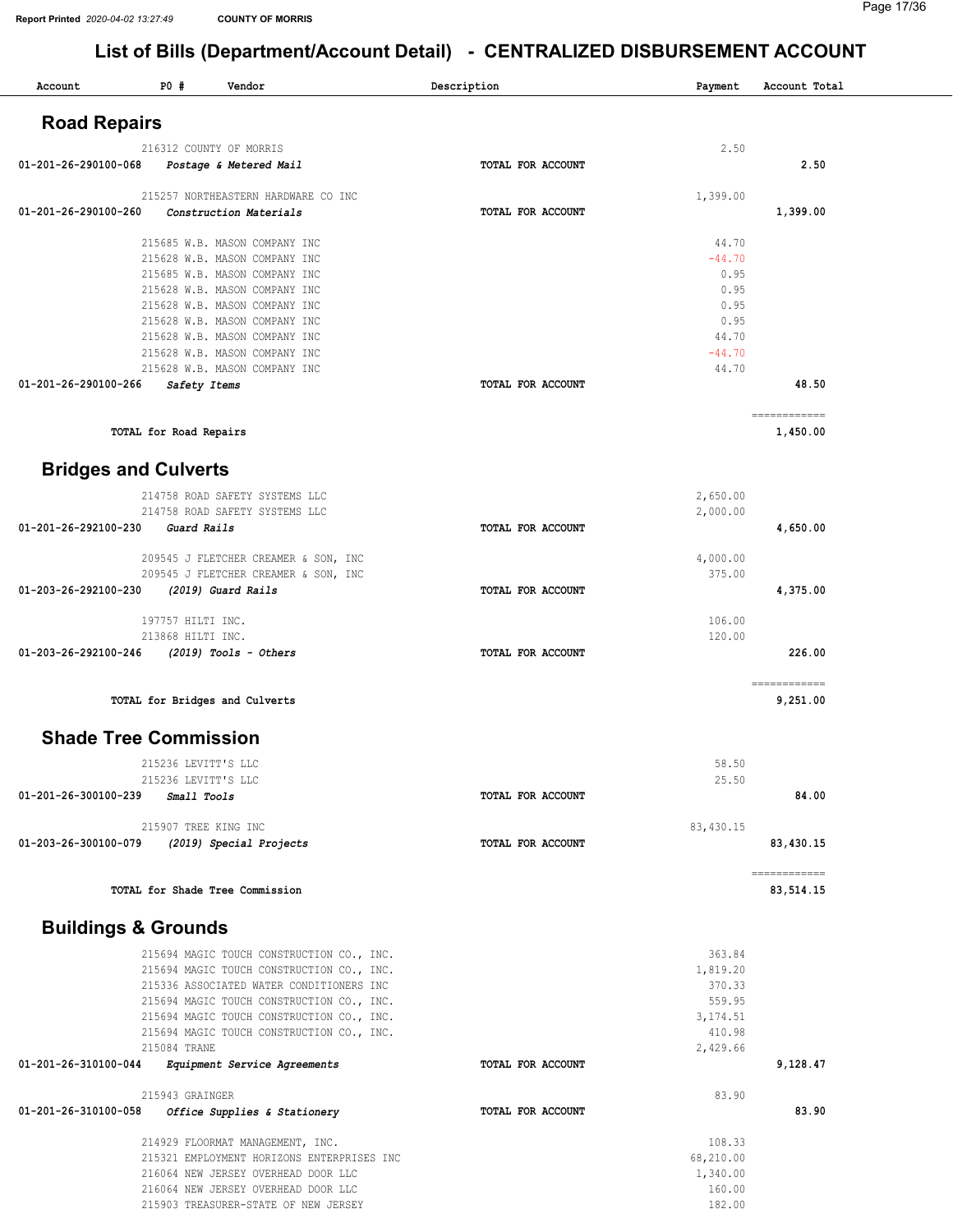| Account                               | PO#<br>Vendor                                                  | Description              | Payment              | Account Total |
|---------------------------------------|----------------------------------------------------------------|--------------------------|----------------------|---------------|
|                                       |                                                                |                          |                      |               |
| <b>Buildings &amp; Grounds</b>        |                                                                |                          |                      |               |
| 01-201-26-310100-084                  | Other Outside Services                                         | TOTAL FOR ACCOUNT        |                      | 70,000.33     |
|                                       |                                                                |                          |                      |               |
|                                       | 215750 W.B. MASON COMPANY INC                                  |                          | 8.94                 |               |
|                                       | 215750 W.B. MASON COMPANY INC<br>215750 W.B. MASON COMPANY INC |                          | 31.29<br>17.88       |               |
|                                       | 215750 W.B. MASON COMPANY INC                                  |                          | 17.88                |               |
| 01-201-26-310100-095                  | Other Administrative Supplies                                  | TOTAL FOR ACCOUNT        |                      | 75.99         |
|                                       |                                                                |                          |                      |               |
|                                       | 215731 SHEAFFER SUPPLY, INC.                                   |                          | 404.49               |               |
|                                       | 215793 FASTENAL COMPANY<br>215793 FASTENAL COMPANY             |                          | 37.89<br>48.63       |               |
|                                       | 216095 GRAINGER                                                |                          | 13.68                |               |
|                                       | 215793 FASTENAL COMPANY                                        |                          | 424.90               |               |
| 01-201-26-310100-098                  | Other Operating&Repair Supply                                  | TOTAL FOR ACCOUNT        |                      | 929.59        |
|                                       |                                                                |                          |                      |               |
|                                       | 215942 GRAINGER                                                |                          | 23.53                |               |
| 01-201-26-310100-128                  | Security Equipment                                             | TOTAL FOR ACCOUNT        |                      | 23.53         |
|                                       | 215503 MORRIS COUNTY MUNICIPAL                                 |                          | 287.28               |               |
|                                       | 215502 MORRIS COUNTY MUA                                       |                          | 1,497.25             |               |
| 01-201-26-310100-143                  | Rubbish & Trash Removal                                        | TOTAL FOR ACCOUNT        |                      | 1,784.53      |
|                                       | 215330 R & J CONTROL, INC.                                     |                          | 754.50               |               |
|                                       | 215330 R & J CONTROL, INC.                                     |                          | 754.50               |               |
| 01-201-26-310100-204                  | Plant Operations                                               | TOTAL FOR ACCOUNT        |                      | 1,509.00      |
|                                       |                                                                |                          |                      |               |
|                                       | 216095 GRAINGER                                                |                          | 56.56                |               |
| 01-201-26-310100-207                  | 213373 SPECIALTY GRAPHICS LLC<br>Uniform & Clothing Allowance  | TOTAL FOR ACCOUNT        | 6,403.00             | 6,459.56      |
|                                       |                                                                |                          |                      |               |
|                                       | 215322 MORRIS BRICK AND STONE CO.                              |                          | 95.80                |               |
|                                       | 215324 HD SUPPLY CONSTRUCTION &                                |                          | 911.80               |               |
|                                       | 216089 COUNTY CONCRETE CORP.                                   |                          | 75.00                |               |
| 01-201-26-310100-223                  | Building Repairs                                               | <b>TOTAL FOR ACCOUNT</b> |                      | 1,082.60      |
|                                       | 215793 FASTENAL COMPANY                                        |                          | 167.15               |               |
|                                       | 215500 GRAINGER                                                |                          | 1,083.06             |               |
|                                       | 215942 GRAINGER                                                |                          | 566.94               |               |
|                                       | 215508 MORRISTOWN LUMBER &<br>216066 FASTENAL COMPANY          |                          | 96.80<br>243.46      |               |
| $01-201-26-310100-235$ Pipes - Others |                                                                | TOTAL FOR ACCOUNT        |                      | 2,157.41      |
|                                       |                                                                |                          |                      |               |
|                                       | 215942 GRAINGER                                                |                          | 227.86               |               |
| 01-201-26-310100-239 Small Tools      |                                                                | TOTAL FOR ACCOUNT        |                      | 227.86        |
|                                       | 216063 COUNTY CONCRETE CORP.                                   |                          | 210.00               |               |
|                                       | 01-201-26-310100-242 Snow Removal & Ice Control                | TOTAL FOR ACCOUNT        |                      | 210.00        |
|                                       |                                                                |                          |                      |               |
|                                       | 215844 MORRISTOWN LUMBER &                                     |                          | 64.90                |               |
|                                       | 215500 GRAINGER<br>215500 GRAINGER                             |                          | 802.72<br>1,204.08   |               |
|                                       | 215943 GRAINGER                                                |                          | 695.86               |               |
|                                       | 215500 GRAINGER                                                |                          | 1,015.65             |               |
|                                       | 215943 GRAINGER                                                |                          | 231.94               |               |
|                                       | 215943 GRAINGER                                                |                          | 1,041.96             |               |
|                                       | 215508 MORRISTOWN LUMBER &<br>215943 GRAINGER                  |                          | 42.45<br>100.43      |               |
|                                       | 215500 GRAINGER                                                |                          | 358.56               |               |
|                                       | 215500 GRAINGER                                                |                          | 64.92                |               |
|                                       | 01-201-26-310100-249 Bldg Maintenance Supplies                 | TOTAL FOR ACCOUNT        |                      | 5,623.47      |
|                                       | 215899 GRASS ROOTS TURF PRODUCTS INC                           |                          | 822.70               |               |
| 01-201-26-310100-251                  | Ground Maintenance Supplies                                    | TOTAL FOR ACCOUNT        |                      | 822.70        |
|                                       |                                                                |                          |                      |               |
|                                       | 214941 ALLEN PAPER & SUPPLY CO                                 |                          | 431.25               |               |
|                                       | 214941 ALLEN PAPER & SUPPLY CO                                 |                          | 86.25                |               |
|                                       | 215820 DUBLIN JANITORIAL SUPPLY<br>215943 GRAINGER             |                          | 2,927.10<br>2,583.72 |               |
|                                       | 215954 CONTINENTAL HARDWARE, INC.                              |                          | $-100.00$            |               |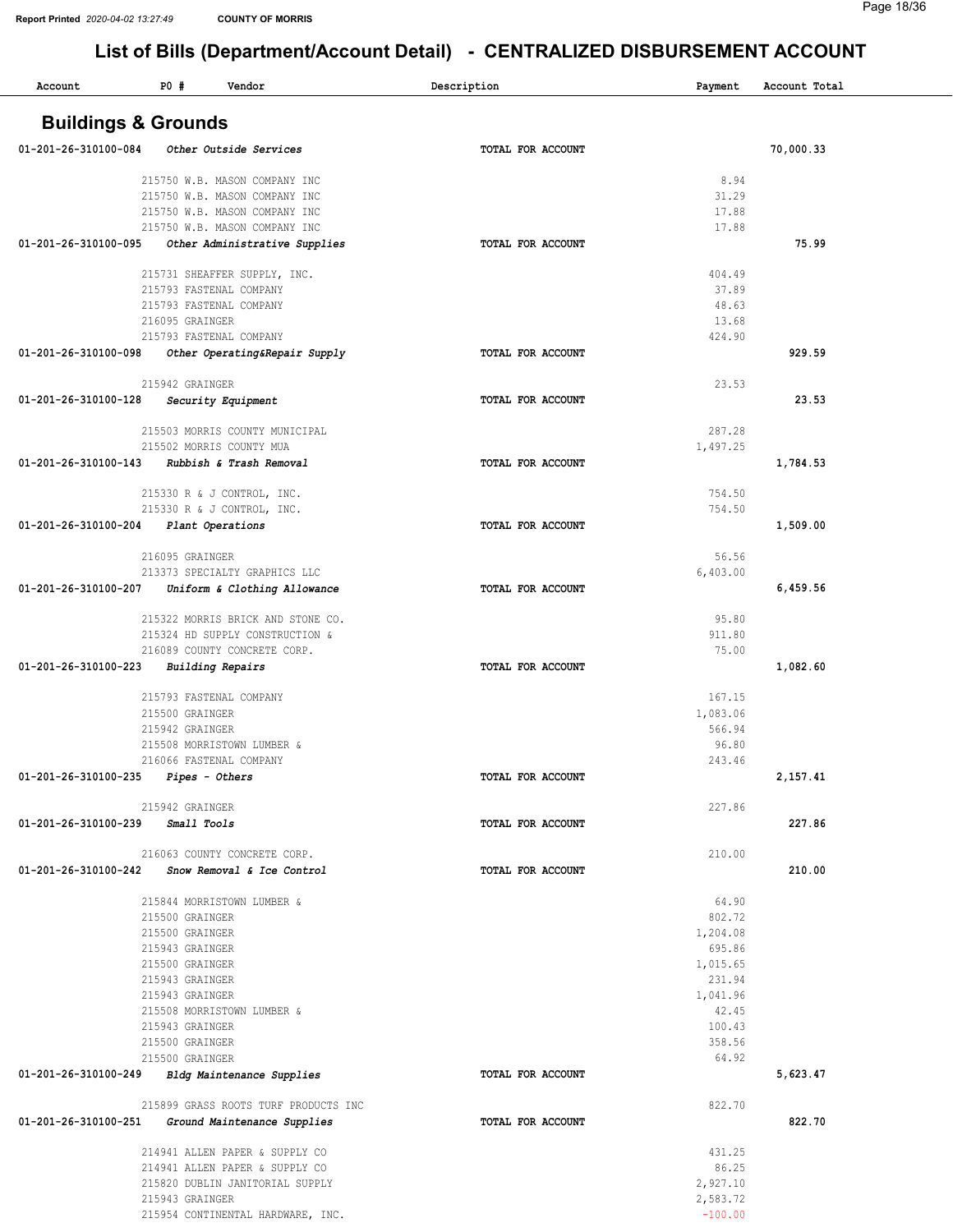| Account              | $P0$ #                         | Vendor                                  | Description              | Payment   | Account Total              |
|----------------------|--------------------------------|-----------------------------------------|--------------------------|-----------|----------------------------|
|                      | <b>Buildings &amp; Grounds</b> |                                         |                          |           |                            |
|                      | 215943 GRAINGER                |                                         |                          | 100.32    |                            |
|                      |                                | 215954 CONTINENTAL HARDWARE, INC.       |                          | 799.90    |                            |
|                      |                                | 215902 W.B. MASON COMPANY INC           |                          | 1,917.00  |                            |
| 01-201-26-310100-252 |                                | Janitorial Supplies                     | TOTAL FOR ACCOUNT        |           | 8,745.54                   |
|                      |                                | 215513 RAPID PUMP & METER SERVICES CO.  |                          | 3,046.06  |                            |
|                      |                                | 215335 R & J CONTROL, INC.              |                          | 506.37    |                            |
| 01-201-26-310100-262 |                                | Machinery Repairs & Parts               | TOTAL FOR ACCOUNT        |           | 3,552.43                   |
|                      |                                | 215900 JOHNSTONE SUPPLY                 |                          | 102.40    |                            |
|                      |                                | 215323 DUNPHEY & ASSOCIATES SUPPLY CO   |                          | 14.72     |                            |
|                      |                                | 216066 FASTENAL COMPANY                 |                          | 324.48    |                            |
|                      | 215500 GRAINGER                |                                         |                          | 262.32    |                            |
|                      | 215500 GRAINGER                |                                         |                          | 121.26    |                            |
|                      |                                | 215900 JOHNSTONE SUPPLY                 |                          | 165.22    |                            |
| 01-201-26-310100-264 | Heat $\&$ A/C                  |                                         | <b>TOTAL FOR ACCOUNT</b> |           | 990.40                     |
|                      |                                | 215901 COOPER ELECTRIC SUPPLY CO.       |                          | 547.30    |                            |
|                      |                                | 215901 COOPER ELECTRIC SUPPLY CO.       |                          | 5,448.80  |                            |
|                      |                                | 216097 COOPER ELECTRIC SUPPLY CO.       |                          | 240.35    |                            |
|                      |                                | 215901 COOPER ELECTRIC SUPPLY CO.       |                          | 470.91    |                            |
|                      |                                | 215901 COOPER ELECTRIC SUPPLY CO.       |                          | 249.00    |                            |
|                      | 215942 GRAINGER                |                                         |                          | 59.14     |                            |
| 01-201-26-310100-265 | Electrical                     |                                         | TOTAL FOR ACCOUNT        |           | 7,015.50                   |
|                      | 216004 HERC RENTALS            |                                         |                          | 2,349.80  |                            |
| 01-203-26-310100-258 |                                | (2019) Equipment                        | TOTAL FOR ACCOUNT        |           | 2,349.80                   |
|                      |                                | 213748 BINSKY SERVICE LLC               |                          | 25,739.00 |                            |
| 01-203-26-310100-264 |                                | $(2019)$ Heat & A/C                     | TOTAL FOR ACCOUNT        |           | 25,739.00                  |
|                      |                                | TOTAL for Buildings & Grounds           |                          |           | ============<br>148,511.61 |
|                      | <b>Motor Services Center</b>   |                                         |                          |           |                            |
|                      |                                | 215139 ATS ENVIRONMENTAL SERVICES, LLC. |                          | 2,200.00  |                            |
|                      | 215138 WIIRTH IISA INC         |                                         |                          | 36 00     |                            |

| 215138 WURTH USA INC.                                 |                   | 36.00     |          |
|-------------------------------------------------------|-------------------|-----------|----------|
| 215138 WURTH USA INC.                                 |                   | 26.05     |          |
| 215138 WURTH USA INC.                                 |                   | 50.85     |          |
| 215138 WURTH USA INC.                                 |                   | 23.81     |          |
| 215138 WURTH USA INC.                                 |                   | 63.30     |          |
| 215138 WURTH USA INC.                                 |                   | 52.18     |          |
| 215138 WURTH USA INC.                                 |                   | 36.00     |          |
| 215138 WURTH USA INC.                                 |                   | 79.00     |          |
| 215239 GRAINGER                                       |                   | 16.68     |          |
| 215239 GRAINGER                                       |                   | 62.48     |          |
| 215239 GRAINGER                                       |                   | 30.52     |          |
| 215237 LORCO PETROLEUM SERVICES                       |                   | 13.00     |          |
| 01-201-26-315100-098<br>Other Operating&Repair Supply | TOTAL FOR ACCOUNT |           | 2,689.87 |
| 215255 AMERICAN WEAR INC.                             |                   | 239.35    |          |
| 214701 AMERICAN WEAR INC.                             |                   | 236.37    |          |
| 214977 AMERICAN WEAR INC.                             |                   | 189.56    |          |
| 01-201-26-315100-207<br>Uniform & Clothing Allowance  | TOTAL FOR ACCOUNT |           | 665.28   |
| 215248 DAVID WEBER OIL COMPANY                        |                   | 105.63    |          |
| 215248 DAVID WEBER OIL COMPANY                        |                   | 50.00     |          |
| 215248 DAVID WEBER OIL COMPANY                        |                   | $-240.00$ |          |
| 215260 PETROCHOICE                                    |                   | 1,700.32  |          |
| 215248 DAVID WEBER OIL COMPANY                        |                   | 224.40    |          |
| 215248 DAVID WEBER OIL COMPANY                        |                   | 300.00    |          |
| 215260 PETROCHOICE                                    |                   | 4,514.22  |          |
| 215248 DAVID WEBER OIL COMPANY                        |                   | 394.22    |          |
| 01-201-26-315100-232<br>Lubricants & Anti Freeze      | TOTAL FOR ACCOUNT |           | 7,048.79 |
| 215252 BOONTON AUTO PARTS                             |                   | 157.12    |          |
| 215252 BOONTON AUTO PARTS                             |                   | 471.36    |          |
| 215252 BOONTON AUTO PARTS                             |                   | $-503.52$ |          |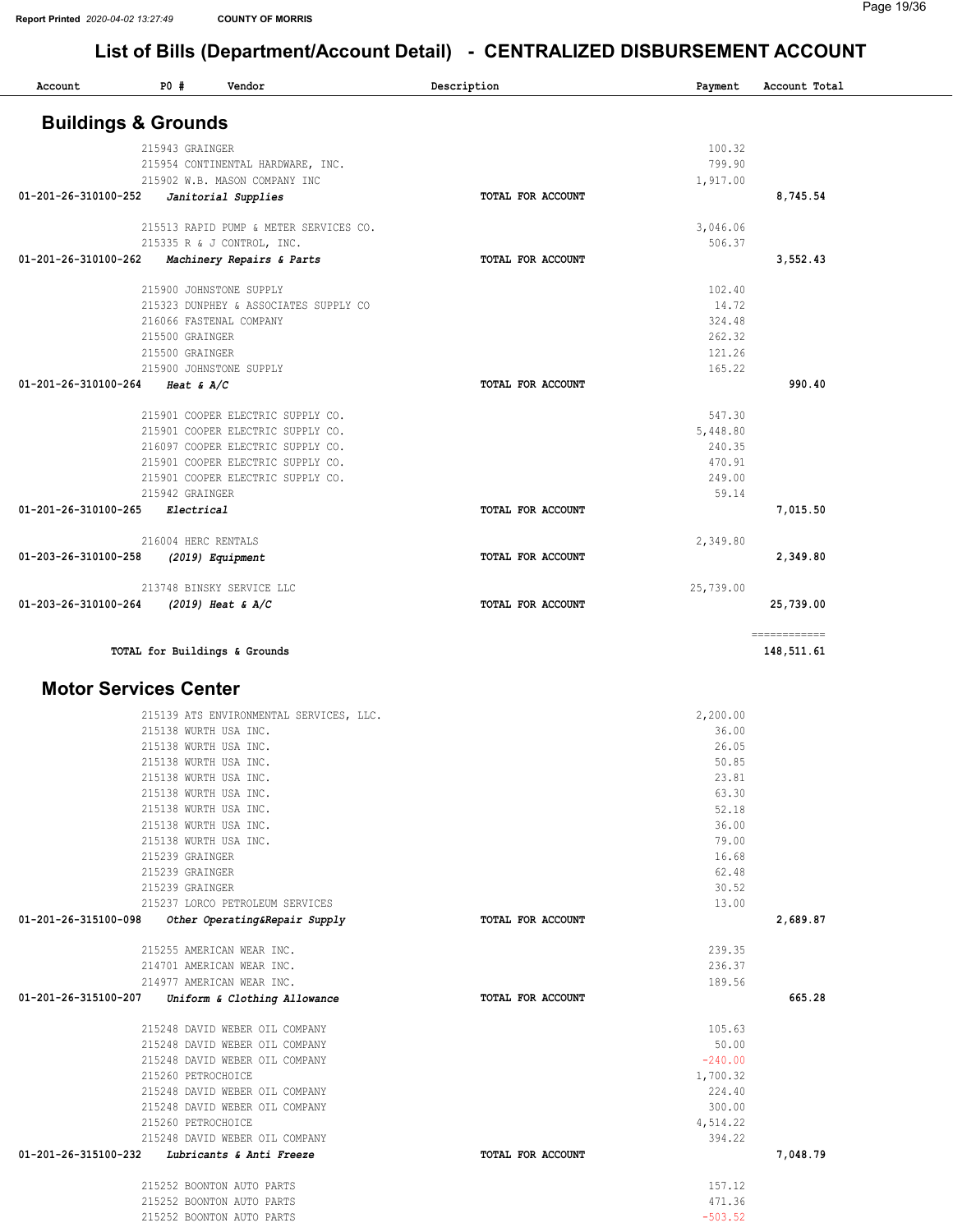| Account                      | <b>PO #</b>       | Vendor                                                                |  | Description              | Payment          | Account Total |  |
|------------------------------|-------------------|-----------------------------------------------------------------------|--|--------------------------|------------------|---------------|--|
| <b>Motor Services Center</b> |                   |                                                                       |  |                          |                  |               |  |
| 01-201-26-315100-234         | Paint             |                                                                       |  | TOTAL FOR ACCOUNT        |                  | 124.96        |  |
|                              |                   | 215233 ROBERT & SON, INC.                                             |  |                          | 850.00           |               |  |
|                              |                   | 215244 D&B AUTO SUPPLY                                                |  |                          | 20.68            |               |  |
|                              |                   | 215158 NAPA OF ROCKAWAY                                               |  |                          | 81.34            |               |  |
|                              |                   | 215244 D&B AUTO SUPPLY                                                |  |                          | 23.97            |               |  |
|                              |                   | 215244 D&B AUTO SUPPLY                                                |  |                          | 357.49           |               |  |
| 01-201-26-315100-239         | Small Tools       |                                                                       |  | TOTAL FOR ACCOUNT        |                  | 1,333.48      |  |
|                              |                   | 215214 INTER CITY TIRE                                                |  |                          | 278.58           |               |  |
|                              |                   | 215154 BARNWELL HOUSE OF TIRES, INC.                                  |  |                          | 173.84           |               |  |
|                              |                   | 214959 BARNWELL HOUSE OF TIRES, INC.                                  |  |                          | 211.04           |               |  |
| 01-201-26-315100-245         | Tires             |                                                                       |  | TOTAL FOR ACCOUNT        |                  | 663.46        |  |
|                              |                   |                                                                       |  |                          |                  |               |  |
|                              | 215241 GRAINGER   |                                                                       |  |                          | 5,129.75         |               |  |
| 01-201-26-315100-246         |                   | Tools - Others                                                        |  | TOTAL FOR ACCOUNT        |                  | 5,129.75      |  |
|                              |                   | 214693 PRAXAIR DISTRIBUTION                                           |  |                          | 36.01            |               |  |
|                              |                   | 214693 PRAXAIR DISTRIBUTION                                           |  |                          | 28.08            |               |  |
|                              |                   | 214693 PRAXAIR DISTRIBUTION                                           |  |                          | 79.68            |               |  |
|                              |                   | 214693 PRAXAIR DISTRIBUTION                                           |  |                          | 31.72            |               |  |
|                              |                   | 214693 PRAXAIR DISTRIBUTION                                           |  |                          | 18.90            |               |  |
| 01-201-26-315100-248         |                   | Welding-Oxygen-Acetylene Etc                                          |  | TOTAL FOR ACCOUNT        |                  | 194.39        |  |
|                              |                   | 215159 ACUITY SPECIALTY PRODUCTS, INC                                 |  |                          | 25.99            |               |  |
|                              | 214968 GRAINGER   |                                                                       |  |                          | 58.62            |               |  |
|                              | 214968 GRAINGER   |                                                                       |  |                          | 61.00            |               |  |
|                              | 214968 GRAINGER   |                                                                       |  |                          | 124.07           |               |  |
|                              | 214968 GRAINGER   |                                                                       |  |                          | 122.32           |               |  |
|                              |                   | 215159 ACUITY SPECIALTY PRODUCTS, INC                                 |  |                          | 124.98           |               |  |
|                              |                   | 215159 ACUITY SPECIALTY PRODUCTS, INC                                 |  |                          | 39.92            |               |  |
| 01-201-26-315100-252         |                   | Janitorial Supplies                                                   |  | <b>TOTAL FOR ACCOUNT</b> |                  | 556.90        |  |
|                              |                   | 215155 BROWN HUNTERDON INTERNATIONAL                                  |  |                          | 207.69           |               |  |
|                              |                   | 215155 BROWN HUNTERDON INTERNATIONAL                                  |  |                          | 97.20            |               |  |
|                              |                   | 215155 BROWN HUNTERDON INTERNATIONAL                                  |  |                          | 506.00           |               |  |
|                              |                   | 215211 LEDGEWOOD POWER SPORTS INC                                     |  |                          | 65.98            |               |  |
|                              |                   | 215136 NAPA OF ROCKAWAY                                               |  |                          | 31.27            |               |  |
|                              |                   | 215157 NAPA OF ROCKAWAY                                               |  |                          | 18.00            |               |  |
|                              |                   | 215157 NAPA OF ROCKAWAY                                               |  |                          | 83.95            |               |  |
|                              |                   | 215157 NAPA OF ROCKAWAY<br>214719 COACH & EQUIPMENT MANUFACTURING CO. |  |                          | 40.07<br>303.72  |               |  |
|                              |                   | 214719 COACH & EQUIPMENT MANUFACTURING CO.                            |  |                          | $-16.90$         |               |  |
|                              |                   | 215157 NAPA OF ROCKAWAY                                               |  |                          | 16.35            |               |  |
|                              |                   | 215157 NAPA OF ROCKAWAY                                               |  |                          | 31.27            |               |  |
|                              | 215253 BEYER FORD |                                                                       |  |                          | 375.00           |               |  |
|                              | 215253 BEYER FORD |                                                                       |  |                          | 459.02           |               |  |
|                              | 215253 BEYER FORD |                                                                       |  |                          | 14.59            |               |  |
|                              |                   | 215157 NAPA OF ROCKAWAY                                               |  |                          | 28.20            |               |  |
|                              |                   | 213859 GROFF TRACTOR MID ATLANTIC LLC                                 |  |                          | 84.46            |               |  |
|                              |                   | 215136 NAPA OF ROCKAWAY                                               |  |                          | 20.82            |               |  |
|                              |                   | 215215 BROWN HUNTERDON INTERNATIONAL<br>215136 NAPA OF ROCKAWAY       |  |                          | 159.67<br>204.59 |               |  |
|                              |                   | 215136 NAPA OF ROCKAWAY                                               |  |                          | $-18.00$         |               |  |
|                              |                   | 215243 DOVER BRAKE & CLUTCH CO INC                                    |  |                          | 121.25           |               |  |
|                              |                   | 213859 GROFF TRACTOR MID ATLANTIC LLC                                 |  |                          | $-1, 228.08$     |               |  |
|                              |                   | 215157 NAPA OF ROCKAWAY                                               |  |                          | 25.82            |               |  |
|                              |                   | 213859 GROFF TRACTOR MID ATLANTIC LLC                                 |  |                          | $-104.00$        |               |  |
|                              |                   | 213859 GROFF TRACTOR MID ATLANTIC LLC                                 |  |                          | 476.00           |               |  |
|                              |                   | 213859 GROFF TRACTOR MID ATLANTIC LLC                                 |  |                          | 66.78            |               |  |
|                              |                   | 213859 GROFF TRACTOR MID ATLANTIC LLC                                 |  |                          | 31.25            |               |  |
|                              |                   | 213859 GROFF TRACTOR MID ATLANTIC LLC                                 |  |                          | 309.10           |               |  |
|                              |                   | 213859 GROFF TRACTOR MID ATLANTIC LLC                                 |  |                          | 64.76            |               |  |
| 01-201-26-315100-261         |                   | 213859 GROFF TRACTOR MID ATLANTIC LLC                                 |  | TOTAL FOR ACCOUNT        | 478.79           | 2,954.62      |  |
|                              |                   | Spare Parts for Equipment                                             |  |                          |                  |               |  |
|                              |                   | 215425 D&B AUTO SUPPLY                                                |  |                          | 635.95           |               |  |
|                              |                   | 215394 D&B AUTO SUPPLY                                                |  |                          | $-6.30$          |               |  |
|                              |                   | 215425 D&B AUTO SUPPLY                                                |  |                          | 199.10           |               |  |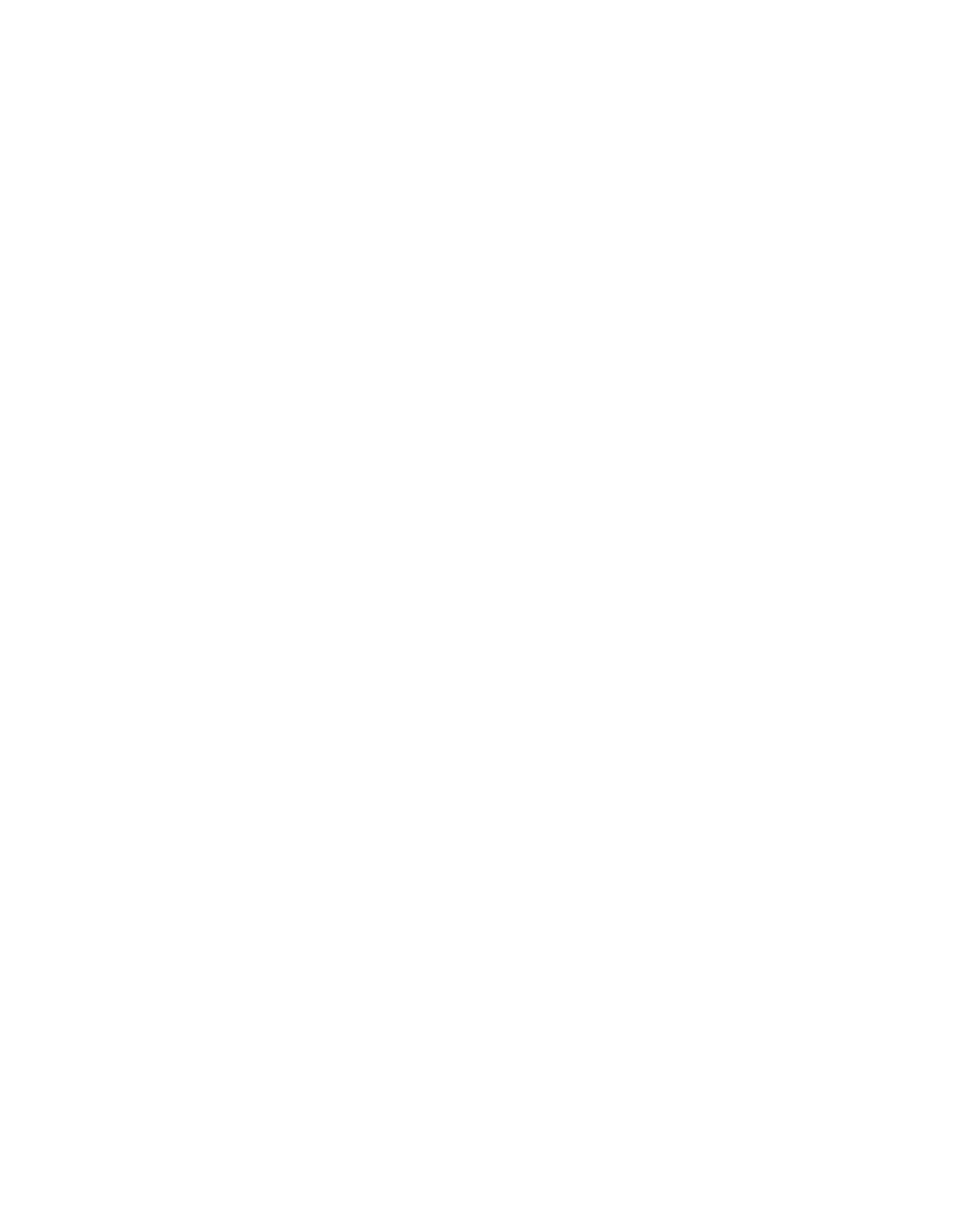| Account     | $P0$ #<br>Vendor                                                                 | Description       |                | Payment Account Total                                                                                                                                                                                                                                                                                                                                                                                                                                                                           |
|-------------|----------------------------------------------------------------------------------|-------------------|----------------|-------------------------------------------------------------------------------------------------------------------------------------------------------------------------------------------------------------------------------------------------------------------------------------------------------------------------------------------------------------------------------------------------------------------------------------------------------------------------------------------------|
|             |                                                                                  | <b>Grant Fund</b> |                |                                                                                                                                                                                                                                                                                                                                                                                                                                                                                                 |
|             | <b>Bio Terrorism Grant</b>                                                       |                   |                |                                                                                                                                                                                                                                                                                                                                                                                                                                                                                                 |
|             |                                                                                  |                   |                |                                                                                                                                                                                                                                                                                                                                                                                                                                                                                                 |
|             | 216311 COUNTY OF MORRIS                                                          |                   | 62.95<br>34.55 |                                                                                                                                                                                                                                                                                                                                                                                                                                                                                                 |
|             | 216045 JESSICA FREER<br>215784 OFFICE CONCEPTS GROUP, INC.                       |                   | 216.46         |                                                                                                                                                                                                                                                                                                                                                                                                                                                                                                 |
|             | 216045 JESSICA FREER                                                             |                   | 19.95          |                                                                                                                                                                                                                                                                                                                                                                                                                                                                                                 |
|             | 215784 OFFICE CONCEPTS GROUP, INC.                                               |                   | $-29.94$       |                                                                                                                                                                                                                                                                                                                                                                                                                                                                                                 |
|             | 02-213-41-718005-391  Public Health Emer Grant(7/1/19-6/30/20)                   | TOTAL FOR ACCOUNT |                | 303.97                                                                                                                                                                                                                                                                                                                                                                                                                                                                                          |
|             |                                                                                  |                   |                |                                                                                                                                                                                                                                                                                                                                                                                                                                                                                                 |
|             | TOTAL for Bio Terrorism Grant                                                    |                   |                | 303.97                                                                                                                                                                                                                                                                                                                                                                                                                                                                                          |
|             | DEPARTMENT 718015                                                                |                   |                |                                                                                                                                                                                                                                                                                                                                                                                                                                                                                                 |
|             | 214919 FLEMINGTON DEPT STORE INC                                                 |                   | 308.58         |                                                                                                                                                                                                                                                                                                                                                                                                                                                                                                 |
|             | 02-213-41-718015-392 Helping Hand Grant (9/1/19-8/31/20)                         | TOTAL FOR ACCOUNT |                | 308.58                                                                                                                                                                                                                                                                                                                                                                                                                                                                                          |
|             |                                                                                  |                   |                |                                                                                                                                                                                                                                                                                                                                                                                                                                                                                                 |
|             | TOTAL for DEPARTMENT 718015                                                      |                   |                | ------------<br>308.58                                                                                                                                                                                                                                                                                                                                                                                                                                                                          |
|             |                                                                                  |                   |                |                                                                                                                                                                                                                                                                                                                                                                                                                                                                                                 |
|             | DEPARTMENT 718020                                                                |                   |                |                                                                                                                                                                                                                                                                                                                                                                                                                                                                                                 |
|             | 214248 VIKEN DETECTION CORP                                                      |                   | 15,750.00      |                                                                                                                                                                                                                                                                                                                                                                                                                                                                                                 |
|             | 214248 VIKEN DETECTION CORP                                                      |                   | 100.00         |                                                                                                                                                                                                                                                                                                                                                                                                                                                                                                 |
|             | 02-213-41-718020-392                    Childhood Lead Exp Grant(7/1/19-6/30/20) | TOTAL FOR ACCOUNT |                | 15,850.00                                                                                                                                                                                                                                                                                                                                                                                                                                                                                       |
|             | TOTAL for DEPARTMENT 718020                                                      |                   |                | ============<br>15,850.00                                                                                                                                                                                                                                                                                                                                                                                                                                                                       |
|             |                                                                                  |                   |                |                                                                                                                                                                                                                                                                                                                                                                                                                                                                                                 |
|             | <b>DEPARTMENT 718915</b>                                                         |                   |                |                                                                                                                                                                                                                                                                                                                                                                                                                                                                                                 |
|             | 214919 FLEMINGTON DEPT STORE INC                                                 |                   | 20.32          |                                                                                                                                                                                                                                                                                                                                                                                                                                                                                                 |
|             | 02-213-41-718915-391 Helping Hand Grant (9/1/18-8/31/19)                         | TOTAL FOR ACCOUNT |                | 20.32                                                                                                                                                                                                                                                                                                                                                                                                                                                                                           |
|             | TOTAL for DEPARTMENT 718915                                                      |                   |                | $\begin{array}{cccccccccc} \multicolumn{2}{c}{} & \multicolumn{2}{c}{} & \multicolumn{2}{c}{} & \multicolumn{2}{c}{} & \multicolumn{2}{c}{} & \multicolumn{2}{c}{} & \multicolumn{2}{c}{} & \multicolumn{2}{c}{} & \multicolumn{2}{c}{} & \multicolumn{2}{c}{} & \multicolumn{2}{c}{} & \multicolumn{2}{c}{} & \multicolumn{2}{c}{} & \multicolumn{2}{c}{} & \multicolumn{2}{c}{} & \multicolumn{2}{c}{} & \multicolumn{2}{c}{} & \multicolumn{2}{c}{} & \multicolumn{2}{c}{} & \mult$<br>20.32 |
|             |                                                                                  |                   |                |                                                                                                                                                                                                                                                                                                                                                                                                                                                                                                 |
| <b>TANF</b> |                                                                                  |                   |                |                                                                                                                                                                                                                                                                                                                                                                                                                                                                                                 |
|             | 215090 VERIZON WIRELESS                                                          |                   | 17.87          |                                                                                                                                                                                                                                                                                                                                                                                                                                                                                                 |
|             | 215829 TELESEARCH INC                                                            |                   | 101.09         |                                                                                                                                                                                                                                                                                                                                                                                                                                                                                                 |
|             | 215829 TELESEARCH INC                                                            |                   | 729.68         |                                                                                                                                                                                                                                                                                                                                                                                                                                                                                                 |
|             | 215754 W.B. MASON COMPANY INC                                                    |                   | 0.07           |                                                                                                                                                                                                                                                                                                                                                                                                                                                                                                 |
|             | 214681 GARDEN STATE EMPLOYMMENT                                                  |                   | 49.00          |                                                                                                                                                                                                                                                                                                                                                                                                                                                                                                 |
|             | 215777 TELESEARCH INC                                                            |                   | 912.10         |                                                                                                                                                                                                                                                                                                                                                                                                                                                                                                 |
|             | 211826 AT&T                                                                      |                   | 2.28           |                                                                                                                                                                                                                                                                                                                                                                                                                                                                                                 |
|             | 211826 AT&T                                                                      |                   | 2.24           |                                                                                                                                                                                                                                                                                                                                                                                                                                                                                                 |
|             | 215755 W.B. MASON COMPANY INC                                                    |                   | 65.43          |                                                                                                                                                                                                                                                                                                                                                                                                                                                                                                 |
|             | 215078 VERIZON WIRELESS                                                          |                   | 17.87          |                                                                                                                                                                                                                                                                                                                                                                                                                                                                                                 |
|             |                                                                                  | TOTAL FOR ACCOUNT |                | 1,897.63                                                                                                                                                                                                                                                                                                                                                                                                                                                                                        |
|             | TOTAL for TANF                                                                   |                   |                | ============<br>1,897.63                                                                                                                                                                                                                                                                                                                                                                                                                                                                        |
|             |                                                                                  |                   |                |                                                                                                                                                                                                                                                                                                                                                                                                                                                                                                 |
|             | <b>General Assistance</b>                                                        |                   |                |                                                                                                                                                                                                                                                                                                                                                                                                                                                                                                 |
|             | 215078 VERIZON WIRELESS                                                          |                   | 31.78          |                                                                                                                                                                                                                                                                                                                                                                                                                                                                                                 |
|             | 214681 GARDEN STATE EMPLOYMMENT                                                  |                   | 84.00          |                                                                                                                                                                                                                                                                                                                                                                                                                                                                                                 |
|             | 211826 AT&T                                                                      |                   | 3.84           |                                                                                                                                                                                                                                                                                                                                                                                                                                                                                                 |
|             | 211826 AT&T                                                                      |                   | 3.92           |                                                                                                                                                                                                                                                                                                                                                                                                                                                                                                 |
|             | 215829 TELESEARCH INC                                                            |                   | 179.71         |                                                                                                                                                                                                                                                                                                                                                                                                                                                                                                 |
|             | 215090 VERIZON WIRELESS                                                          |                   | 31.78          |                                                                                                                                                                                                                                                                                                                                                                                                                                                                                                 |
|             | 215754 W.B. MASON COMPANY INC                                                    |                   | 0.11           |                                                                                                                                                                                                                                                                                                                                                                                                                                                                                                 |
|             | 215755 W.B. MASON COMPANY INC                                                    |                   | 112.17         |                                                                                                                                                                                                                                                                                                                                                                                                                                                                                                 |
|             | 02-213-41-741020-392     WFNJ-General Assistance(7/1/19-12/31/20)                | TOTAL FOR ACCOUNT |                | 447.31                                                                                                                                                                                                                                                                                                                                                                                                                                                                                          |
|             |                                                                                  |                   |                | ============                                                                                                                                                                                                                                                                                                                                                                                                                                                                                    |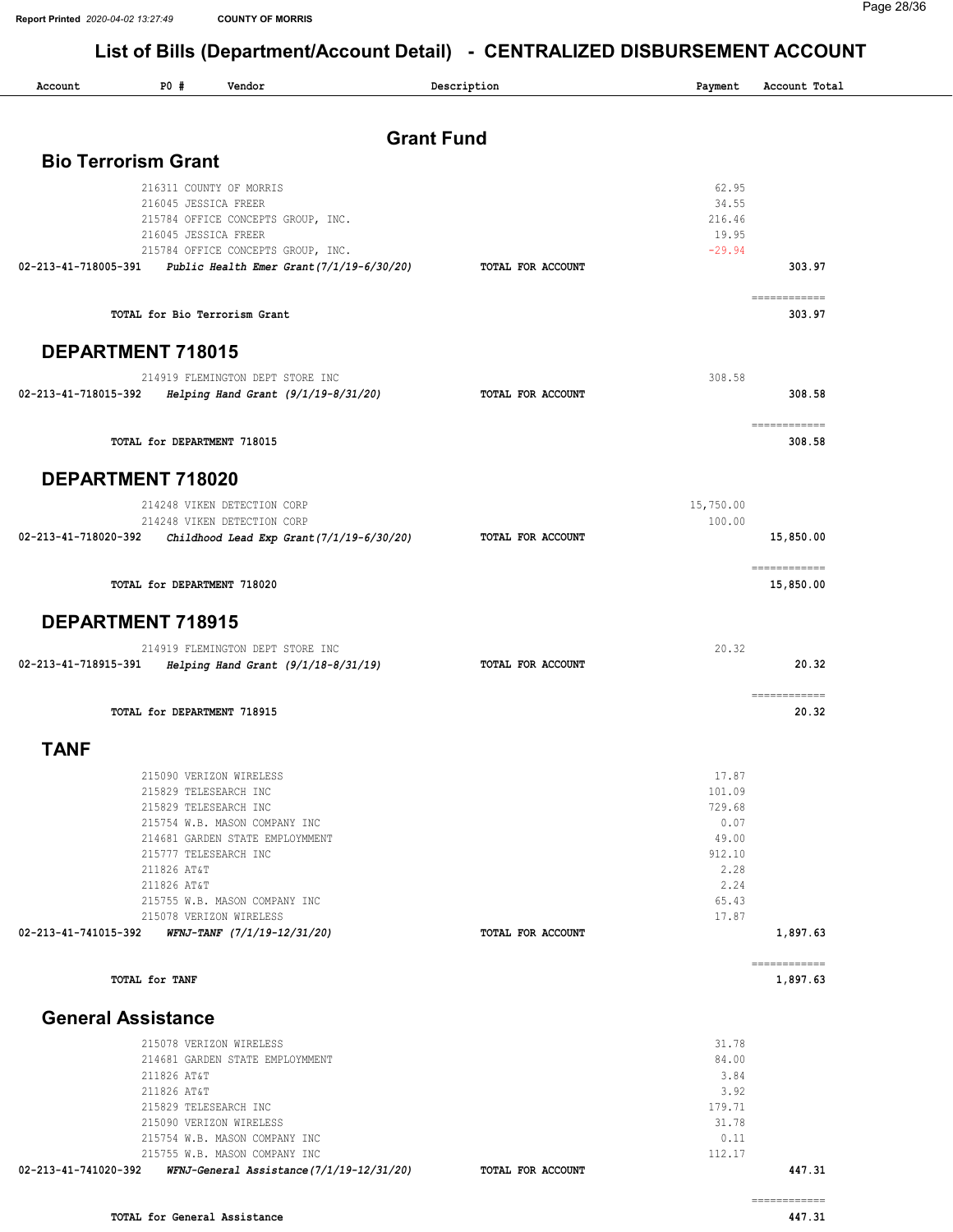216212 RAMAPO COLLEGE OF NJ 215755 W.B. MASON COMPANY INC

216241 SUSSEX COUNTY COMMUNITY COLLEGE

# List of Bills (Department/Account Detail) - CENTRALIZED DISBURSEMENT ACCOUNT

| Account              | PO#<br>Vendor                                                           | Description       |                    | Account Total             |
|----------------------|-------------------------------------------------------------------------|-------------------|--------------------|---------------------------|
|                      |                                                                         |                   | Payment            |                           |
|                      | <b>WIA: New Bridge Project</b>                                          |                   |                    |                           |
|                      | 216211 RAMAPO COLLEGE OF NJ                                             |                   | 800.00             |                           |
| 02-213-41-742025-391 | 216038 RUTGERS CENTER FOR CONTINUING<br>WIOA Adult (7/1/18-6/30/20)     | TOTAL FOR ACCOUNT | 799.00             | 1,599.00                  |
|                      | TOTAL for WIA: New Bridge Project                                       |                   |                    | ============<br>1,599.00  |
|                      | <b>WIA: Incentive Grant</b>                                             |                   |                    |                           |
|                      | 216242 WILLIAM PATERSON UNIVERSITY                                      |                   | 800.00             |                           |
|                      | 216225 RUTGERS SCHOOL OF BUSINESS                                       |                   | 765.00             |                           |
|                      | 216240 AVTECH INSTITUTE<br>216239 AVTECH INSTITUTE                      |                   | 800.00<br>800.00   |                           |
|                      | 216238 AVTECH INSTITUTE                                                 |                   | 800.00             |                           |
|                      | 216237 AVTECH INSTITUTE                                                 |                   | 800.00             |                           |
|                      | 215827 RUTGERS CENTER FOR CONTINUING                                    |                   | 800.00             |                           |
|                      | 216226 RAMAPO COLLEGE OF NJ                                             |                   | 800.00             |                           |
|                      | 216245 AVTECH INSTITUTE                                                 |                   | 800.00             |                           |
| 02-213-41-742030-391 | WIOA Dislocated Worker (7/1/18-6/30/20)                                 | TOTAL FOR ACCOUNT |                    | 7,165.00                  |
|                      | TOTAL for WIA: Incentive Grant                                          |                   |                    | ============<br>7,165.00  |
|                      | <b>DEPARTMENT 742040</b>                                                |                   |                    |                           |
|                      | 216037 NEWBRIDGE SERVICES INC                                           |                   | 796.00             |                           |
|                      | 216035 NEWBRIDGE SERVICES INC                                           |                   | 546.00             |                           |
|                      | 216035 NEWBRIDGE SERVICES INC                                           |                   | 2,028.00           |                           |
|                      | 216037 NEWBRIDGE SERVICES INC<br>216037 NEWBRIDGE SERVICES INC          |                   | 1,389.00<br>250.00 |                           |
|                      | 216036 NEWBRIDGE SERVICES INC                                           |                   | 796.00             |                           |
|                      | 216037 NEWBRIDGE SERVICES INC                                           |                   | 796.00             |                           |
|                      | 216036 NEWBRIDGE SERVICES INC                                           |                   | 352.00             |                           |
|                      | 216036 NEWBRIDGE SERVICES INC                                           |                   | 1,389.00           |                           |
|                      | 216036 NEWBRIDGE SERVICES INC                                           |                   | 796.00             |                           |
|                      | 216035 NEWBRIDGE SERVICES INC<br>216036 NEWBRIDGE SERVICES INC          |                   | 1,091.00<br>250.00 |                           |
| 02-213-41-742040-391 | WIOA Youth (7/1/18-6/30/20)                                             | TOTAL FOR ACCOUNT |                    | 10,479.00                 |
|                      | TOTAL for DEPARTMENT 742040                                             |                   |                    | ------------<br>10,479.00 |
|                      |                                                                         |                   |                    |                           |
|                      | <b>DEPARTMENT 742105</b><br>211826 AT&T                                 |                   | 5.12               |                           |
|                      | 211826 AT&T                                                             |                   | 5.22               |                           |
|                      | 216233 AVTECH INSTITUTE                                                 |                   | 1,008.00           |                           |
|                      | 214681 GARDEN STATE EMPLOYMMENT                                         |                   | 112.00             |                           |
|                      | 216224 RUTGERS CENTER FOR CONTINUING                                    |                   | 3,200.00           |                           |
|                      | 216210 SUSSEX COUNTY COMMUNITY COLLEGE<br>215755 W.B. MASON COMPANY INC |                   | 800.00<br>149.55   |                           |
|                      | 215754 W.B. MASON COMPANY INC                                           |                   | 0.15               |                           |
| 02-213-41-742105-391 | WIOA Adult (7/1/19-6/30/21)                                             | TOTAL FOR ACCOUNT |                    | 5,280.04                  |
|                      | TOTAL for DEPARTMENT 742105                                             |                   |                    | ============<br>5,280.04  |
|                      | DEPARTMENT 742110                                                       |                   |                    |                           |
|                      |                                                                         |                   |                    |                           |
|                      | 216039 JERSEY TRACTOR TRAILER<br>214681 GARDEN STATE EMPLOYMMENT        |                   | 800.00<br>308.00   |                           |
|                      | 216234 AVTECH INSTITUTE                                                 |                   | 456.00             |                           |
|                      | 216041 WILLIAM PATERSON UNIVERSITY                                      |                   | 2,272.40           |                           |
|                      | 216040 FORTIS INSTITUTE                                                 |                   | 520.65             |                           |
|                      | 216227 FORTIS INSTITUTE                                                 |                   | 596.40             |                           |

3,200.00 411.27 800.00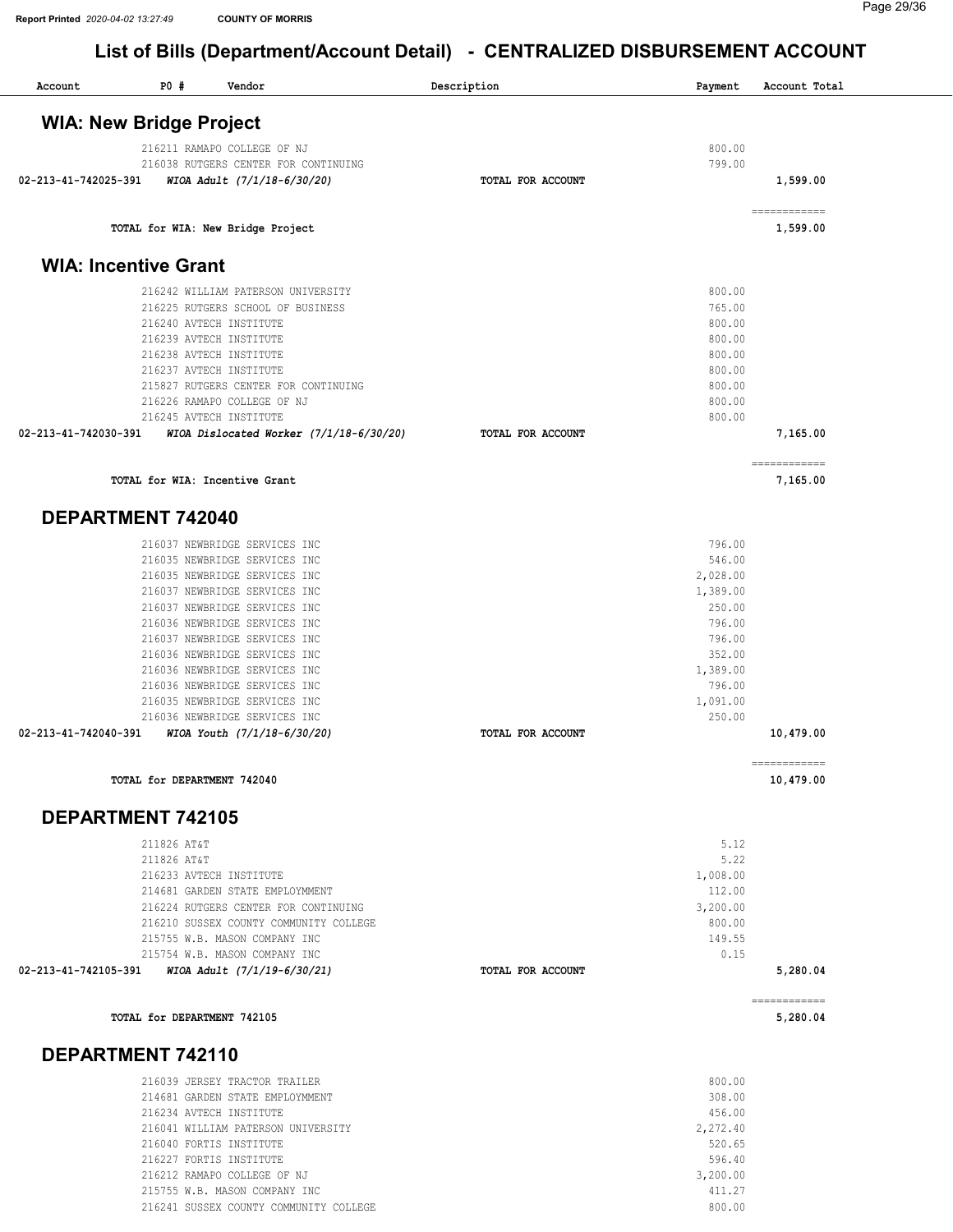| Account                  | <b>PO #</b> | Vendor                                                                       | Description       | Payment              | Account Total             |
|--------------------------|-------------|------------------------------------------------------------------------------|-------------------|----------------------|---------------------------|
| DEPARTMENT 742110        |             |                                                                              |                   |                      |                           |
|                          |             | 216311 COUNTY OF MORRIS                                                      |                   | 70.15                |                           |
|                          |             | 215754 W.B. MASON COMPANY INC                                                |                   | 0.42                 |                           |
|                          |             | 216232 AVTECH INSTITUTE                                                      |                   | 1,008.00             |                           |
|                          |             | 216231 AVTECH INSTITUTE<br>216230 AVTECH INSTITUTE                           |                   | 1,344.00<br>1,344.00 |                           |
|                          |             | 216229 AVTECH INSTITUTE                                                      |                   | 1,232.00             |                           |
|                          |             | 216235 AVTECH INSTITUTE                                                      |                   | 1,706.67             |                           |
|                          |             | 215831 WILLIAM PATERSON UNIVERSITY                                           |                   | 764.00               |                           |
|                          | 211826 AT&T |                                                                              |                   | 14.36                |                           |
|                          |             | 216236 AVTECH INSTITUTE                                                      |                   | 386.56               |                           |
|                          | 211826 AT&T | 215828 EZ WHEELS DRIVING SCHOOL                                              |                   | 1,599.60<br>14.06    |                           |
| 02-213-41-742110-391     |             | WIOA Dislocated Worker $(7/1/19-6/30/21)$                                    | TOTAL FOR ACCOUNT |                      | 18,848.54                 |
|                          |             |                                                                              |                   |                      | ============              |
|                          |             | TOTAL for DEPARTMENT 742110                                                  |                   |                      | 18,848.54                 |
| DEPARTMENT 742120        |             |                                                                              |                   |                      |                           |
|                          |             | 216032 NEWBRIDGE SERVICES INC                                                |                   | 3,434.00             |                           |
|                          |             | 216032 NEWBRIDGE SERVICES INC                                                |                   | 3,538.00<br>49.65    |                           |
|                          |             | 215090 VERIZON WIRELESS<br>215090 VERIZON WIRELESS                           |                   | 49.65                |                           |
|                          |             | 216033 NEWBRIDGE SERVICES INC                                                |                   | 2,383.25             |                           |
|                          |             | 215755 W.B. MASON COMPANY INC                                                |                   | 196.29               |                           |
|                          |             | 215078 VERIZON WIRELESS                                                      |                   | 49.65                |                           |
|                          |             | 216033 NEWBRIDGE SERVICES INC                                                |                   | 1,113.00             |                           |
|                          |             | 216034 NEWBRIDGE SERVICES INC                                                |                   | 104.00               |                           |
|                          |             | 216034 NEWBRIDGE SERVICES INC<br>216034 NEWBRIDGE SERVICES INC               |                   | 399.00<br>104.00     |                           |
|                          |             | 216034 NEWBRIDGE SERVICES INC                                                |                   | 807.00               |                           |
|                          |             | 216032 NEWBRIDGE SERVICES INC                                                |                   | 3,833.00             |                           |
|                          |             | 216033 NEWBRIDGE SERVICES INC                                                |                   | 3,434.00             |                           |
|                          | 211826 AT&T |                                                                              |                   | 6.85                 |                           |
|                          |             | 214681 GARDEN STATE EMPLOYMMENT                                              |                   | 147.00               |                           |
|                          |             | 215078 VERIZON WIRELESS                                                      |                   | 49.65<br>6.72        |                           |
|                          | 211826 AT&T | 215754 W.B. MASON COMPANY INC                                                |                   | 0.20                 |                           |
| 02-213-41-742120-391     |             | WIOA Youth (7/1/19-6/30/21)                                                  | TOTAL FOR ACCOUNT |                      | 19,704.91                 |
|                          |             | TOTAL for DEPARTMENT 742120                                                  |                   |                      | 19,704.91                 |
|                          |             |                                                                              |                   |                      |                           |
| <b>DEPARTMENT 752920</b> |             |                                                                              |                   | 5,946.00             |                           |
|                          |             | 215690 HOMELESS SOLUTIONS, INC.<br>215690 HOMELESS SOLUTIONS, INC.           |                   | 5,946.00             |                           |
|                          |             | 216013 BIG BROTHERS BIG SISTERS OF                                           |                   | 2,189.00             |                           |
|                          |             | 216014 JERSEY BATTERED WOMEN'S                                               |                   | 1,103.46             |                           |
|                          |             | 215690 HOMELESS SOLUTIONS, INC.                                              |                   | 7,928.00             |                           |
|                          |             | 215690 HOMELESS SOLUTIONS, INC.                                              |                   | 5,946.00             |                           |
| 02-213-41-752920-392     |             | 216013 BIG BROTHERS BIG SISTERS OF<br>SCP-Program Services (1/1/19-12/31/19) | TOTAL FOR ACCOUNT | 2,187.00             | 31,245.46                 |
|                          |             |                                                                              |                   |                      |                           |
|                          |             | TOTAL for DEPARTMENT 752920                                                  |                   |                      | ------------<br>31,245.46 |
| <b>DEPARTMENT 752925</b> |             |                                                                              |                   |                      |                           |
|                          |             | 209834 NJACYSC                                                               |                   | 100.00               |                           |
| 02-213-41-752925-392     |             | SCP-Program Management (1/1/19-12/31/19)                                     | TOTAL FOR ACCOUNT |                      | 100.00                    |
|                          |             |                                                                              |                   |                      | ============              |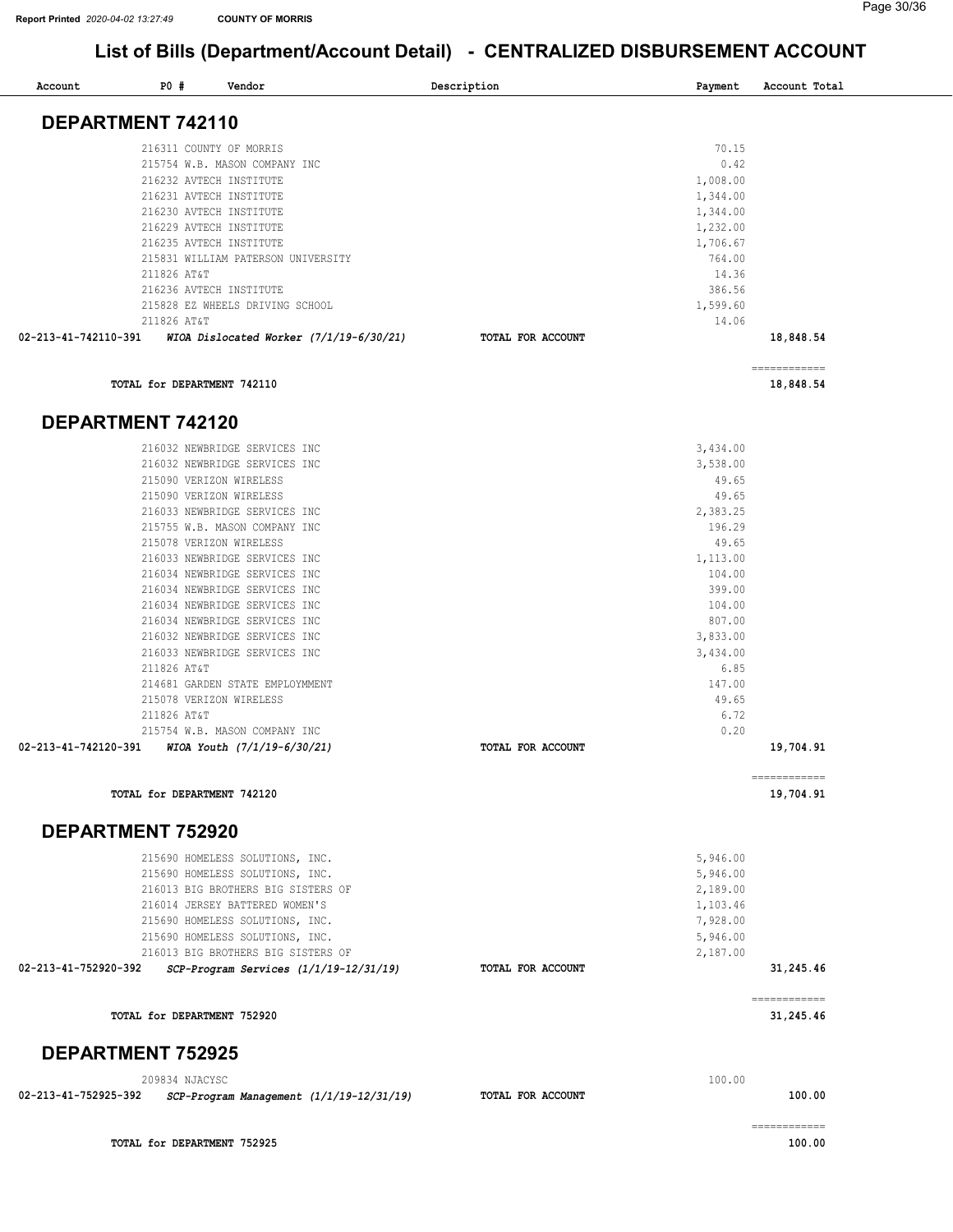| Account                  | P0#                         | Vendor                                                                                                                    | Description       | Payment                               | Account Total                                                                                                                                                                                                                                                                                                                                                                                                                                                                                   |
|--------------------------|-----------------------------|---------------------------------------------------------------------------------------------------------------------------|-------------------|---------------------------------------|-------------------------------------------------------------------------------------------------------------------------------------------------------------------------------------------------------------------------------------------------------------------------------------------------------------------------------------------------------------------------------------------------------------------------------------------------------------------------------------------------|
| <b>DEPARTMENT 790215</b> |                             |                                                                                                                           |                   |                                       |                                                                                                                                                                                                                                                                                                                                                                                                                                                                                                 |
|                          |                             |                                                                                                                           |                   |                                       |                                                                                                                                                                                                                                                                                                                                                                                                                                                                                                 |
| 02-213-41-790215-391     |                             | 216044 INVESTMENT TITLE LLC<br>NYS&W Bicycle/Ped Path (6/29/18-6/29/22)                                                   | TOTAL FOR ACCOUNT | 50.00                                 | 50.00                                                                                                                                                                                                                                                                                                                                                                                                                                                                                           |
|                          | TOTAL for DEPARTMENT 790215 |                                                                                                                           |                   |                                       | $\begin{array}{cccccccccc} \multicolumn{2}{c}{} & \multicolumn{2}{c}{} & \multicolumn{2}{c}{} & \multicolumn{2}{c}{} & \multicolumn{2}{c}{} & \multicolumn{2}{c}{} & \multicolumn{2}{c}{} & \multicolumn{2}{c}{} & \multicolumn{2}{c}{} & \multicolumn{2}{c}{} & \multicolumn{2}{c}{} & \multicolumn{2}{c}{} & \multicolumn{2}{c}{} & \multicolumn{2}{c}{} & \multicolumn{2}{c}{} & \multicolumn{2}{c}{} & \multicolumn{2}{c}{} & \multicolumn{2}{c}{} & \multicolumn{2}{c}{} & \mult$<br>50.00 |
|                          |                             | <b>POLICE &amp; FIRE TRAINING GRANT</b>                                                                                   |                   |                                       |                                                                                                                                                                                                                                                                                                                                                                                                                                                                                                 |
|                          |                             | 215783 STATE TOXICOLOGY LABORATORY<br>$02 - 213 - 41 - 803105 - 392$ Police & Fire Training (7/1/10-Indef.)               | TOTAL FOR ACCOUNT | 630.00                                | 630.00                                                                                                                                                                                                                                                                                                                                                                                                                                                                                          |
|                          |                             | TOTAL for POLICE & FIRE TRAINING GRANT                                                                                    |                   |                                       | ============<br>630.00                                                                                                                                                                                                                                                                                                                                                                                                                                                                          |
| DEPARTMENT 860060        |                             |                                                                                                                           |                   |                                       |                                                                                                                                                                                                                                                                                                                                                                                                                                                                                                 |
|                          |                             | 214883 CASTLE PRINTING CO.<br>216110 GONZALO C. TOBAR MARQUEZ<br>214883 CASTLE PRINTING CO.<br>214883 CASTLE PRINTING CO. |                   | 2,452.00<br>100.00<br>766.84<br>49.00 |                                                                                                                                                                                                                                                                                                                                                                                                                                                                                                 |
| 02-213-41-860060-392     |                             | DOS 2020 Cmplt Cnt Cmsn(11/1/19-6/30/20)                                                                                  | TOTAL FOR ACCOUNT |                                       | 3,367.84                                                                                                                                                                                                                                                                                                                                                                                                                                                                                        |
|                          | TOTAL for DEPARTMENT 860060 |                                                                                                                           |                   |                                       | ============<br>3,367.84                                                                                                                                                                                                                                                                                                                                                                                                                                                                        |
| <b>DEPARTMENT 864025</b> |                             |                                                                                                                           |                   |                                       |                                                                                                                                                                                                                                                                                                                                                                                                                                                                                                 |
| 02-213-41-864025-391     |                             | 216102 COLONNELLI BROTHERS INC<br>Schooleys Mtn Rd Brdg (9/24/18-12/31/20)                                                | TOTAL FOR ACCOUNT | 420, 256.23                           | 420, 256. 23                                                                                                                                                                                                                                                                                                                                                                                                                                                                                    |
|                          | TOTAL for DEPARTMENT 864025 |                                                                                                                           |                   |                                       | ============<br>420,256.23                                                                                                                                                                                                                                                                                                                                                                                                                                                                      |
| DEPARTMENT 864203        |                             |                                                                                                                           |                   |                                       |                                                                                                                                                                                                                                                                                                                                                                                                                                                                                                 |
|                          |                             | 215936 GREENMAN PEDERSEN INC<br>215909 GREENMAN PEDERSEN INC                                                              |                   | 3,448.17<br>19,309.75                 |                                                                                                                                                                                                                                                                                                                                                                                                                                                                                                 |
| 02-213-41-864203-392     | 216113 MARBRO INC           | Waterloo Road Bridge (6/29/18-6/29/22)                                                                                    | TOTAL FOR ACCOUNT | 172, 291.77                           | 195,049.69                                                                                                                                                                                                                                                                                                                                                                                                                                                                                      |
|                          | TOTAL for DEPARTMENT 864203 |                                                                                                                           |                   |                                       | ============<br>195,049.69                                                                                                                                                                                                                                                                                                                                                                                                                                                                      |
| DEPARTMENT 864695        |                             |                                                                                                                           |                   |                                       |                                                                                                                                                                                                                                                                                                                                                                                                                                                                                                 |
| 02-213-41-864695-391     |                             | 216185 J.A. ALEXANDER INC.<br>2016 ATP - County Aid                                                                       | TOTAL FOR ACCOUNT | 137, 107.60                           | 137,107.60                                                                                                                                                                                                                                                                                                                                                                                                                                                                                      |
|                          | TOTAL for DEPARTMENT 864695 |                                                                                                                           |                   |                                       | ------------<br>137,107.60                                                                                                                                                                                                                                                                                                                                                                                                                                                                      |
| DEPARTMENT 864703        |                             |                                                                                                                           |                   |                                       |                                                                                                                                                                                                                                                                                                                                                                                                                                                                                                 |
| 02-213-41-864703-392     |                             | 216079 CMS CONSTRUCTION INC.<br>Mill Rd/Watnong Brook (12/22/15-8/31/19)                                                  | TOTAL FOR ACCOUNT | 171,096.24                            | 171,096.24                                                                                                                                                                                                                                                                                                                                                                                                                                                                                      |
|                          | TOTAL for DEPARTMENT 864703 |                                                                                                                           |                   |                                       | ------------<br>171,096.24                                                                                                                                                                                                                                                                                                                                                                                                                                                                      |
| <b>DEPARTMENT 864995</b> |                             |                                                                                                                           |                   |                                       |                                                                                                                                                                                                                                                                                                                                                                                                                                                                                                 |
| 02-213-41-864995-391     |                             | 216155 AMERICAN ASPHALT & MILLING<br>2019 ATP - County Aid (3/28/19-3/28/22)                                              | TOTAL FOR ACCOUNT | 138,424.92                            | 138,424.92                                                                                                                                                                                                                                                                                                                                                                                                                                                                                      |
|                          | TOTAL for DEPARTMENT 864995 |                                                                                                                           |                   |                                       | ------------<br>138,424.92                                                                                                                                                                                                                                                                                                                                                                                                                                                                      |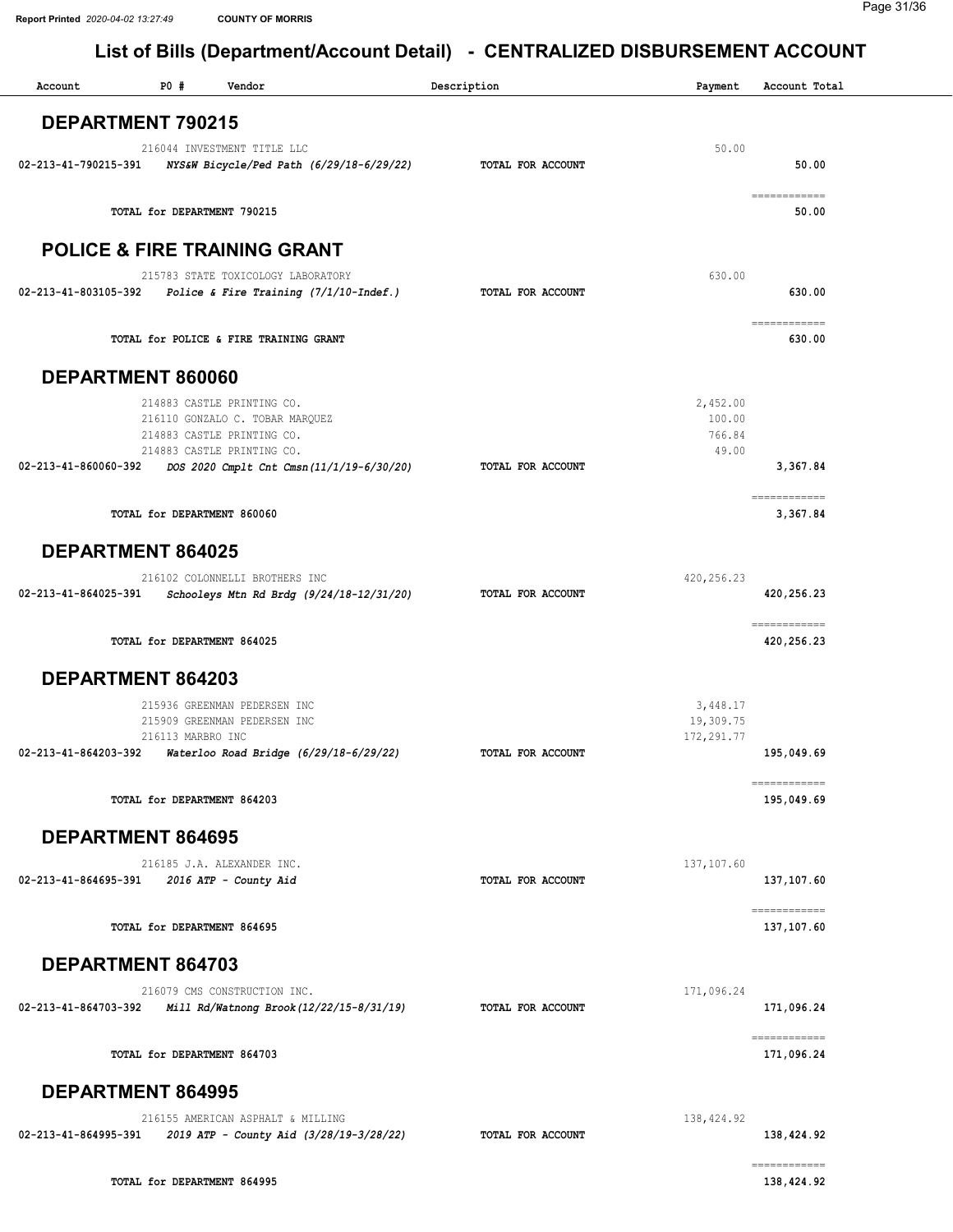| Account                  | <b>PO #</b><br>Vendor                                              | Description           | Payment              | Account Total              |
|--------------------------|--------------------------------------------------------------------|-----------------------|----------------------|----------------------------|
|                          |                                                                    | <b>County Capital</b> |                      |                            |
|                          | <b>Bridge Design &amp; Constr Proj</b>                             |                       |                      |                            |
|                          | 215096 KEY-TECH                                                    |                       | 2,430.00             |                            |
| 04-216-55-953027-909     | Miscellaneous - Other                                              | TOTAL FOR ACCOUNT     |                      | 2,430.00                   |
|                          | TOTAL for Bridge Design & Constr Proj                              |                       |                      | ------------<br>2,430.00   |
| DEPARTMENT 953320        |                                                                    |                       |                      |                            |
|                          | 216247 ACCURATE CONSTRUCTION INC.                                  |                       | 158,993.00           |                            |
| 04-216-55-953320-951     | InstalTurfFields/PhaseIICentrlPk-PblcWrk                           | TOTAL FOR ACCOUNT     |                      | 158,993.00                 |
|                          | TOTAL for DEPARTMENT 953320                                        |                       |                      | ============<br>158,993.00 |
| <b>DEPARTMENT 953362</b> |                                                                    |                       |                      |                            |
| 04-216-55-953362-909     | 215514 FOX ARCHITECTURAL DESIGN, PC                                | TOTAL FOR ACCOUNT     | 3,025.00             | 3,025.00                   |
|                          | Security Improvement AR Bldg/Courthouse                            |                       |                      | ============               |
|                          | TOTAL for DEPARTMENT 953362                                        |                       |                      | 3,025.00                   |
| DEPARTMENT 953363        |                                                                    |                       |                      |                            |
|                          | 214077 VAN CLEEF ENGINEERING ASSOC                                 |                       | 6,602.95             |                            |
| 04-216-55-953363-909     | Paving & Resurfacing Various Roads                                 | TOTAL FOR ACCOUNT     |                      | 6,602.95                   |
|                          | TOTAL for DEPARTMENT 953363                                        |                       |                      | ============<br>6,602.95   |
| <b>DEPARTMENT 953385</b> |                                                                    |                       |                      |                            |
|                          | 216094 JOHNSTONE SUPPLY                                            |                       | 193.96               |                            |
|                          | 216094 JOHNSTONE SUPPLY<br>216094 JOHNSTONE SUPPLY                 |                       | 120.63<br>168.00     |                            |
|                          | 216094 JOHNSTONE SUPPLY                                            |                       | 128.16               |                            |
| 04-216-55-953385-940     | Replace Repair Upgrade HVAC Var. Build                             | TOTAL FOR ACCOUNT     |                      | 610.75                     |
|                          | TOTAL for DEPARTMENT 953385                                        |                       |                      | ============<br>610.75     |
| <b>DEPARTMENT 953387</b> |                                                                    |                       |                      |                            |
|                          | 215950 CHRISTOPHER P STATILE PA                                    |                       | 12,484.25            |                            |
|                          | 215950 CHRISTOPHER P STATILE PA                                    |                       | 1,125.00             |                            |
|                          | 215908 CHERRY WEBER & ASSOC. PC<br>215950 CHRISTOPHER P STATILE PA |                       | 1,150.00<br>3,793.00 |                            |
| 04-216-55-953387-909     | Various Bridge Replacement                                         | TOTAL FOR ACCOUNT     |                      | 18,552.25                  |
|                          | TOTAL for DEPARTMENT 953387                                        |                       |                      | ============<br>18,552.25  |
| DEPARTMENT 953416        |                                                                    |                       |                      |                            |
|                          | 215952 CONTINENTAL HARDWARE, INC.                                  |                       | 1,656.00             |                            |
| 04-216-55-953416-951     | B&G - Exterior Building Projects                                   | TOTAL FOR ACCOUNT     |                      | 1,656.00                   |
|                          | TOTAL for DEPARTMENT 953416                                        |                       |                      | ============<br>1,656.00   |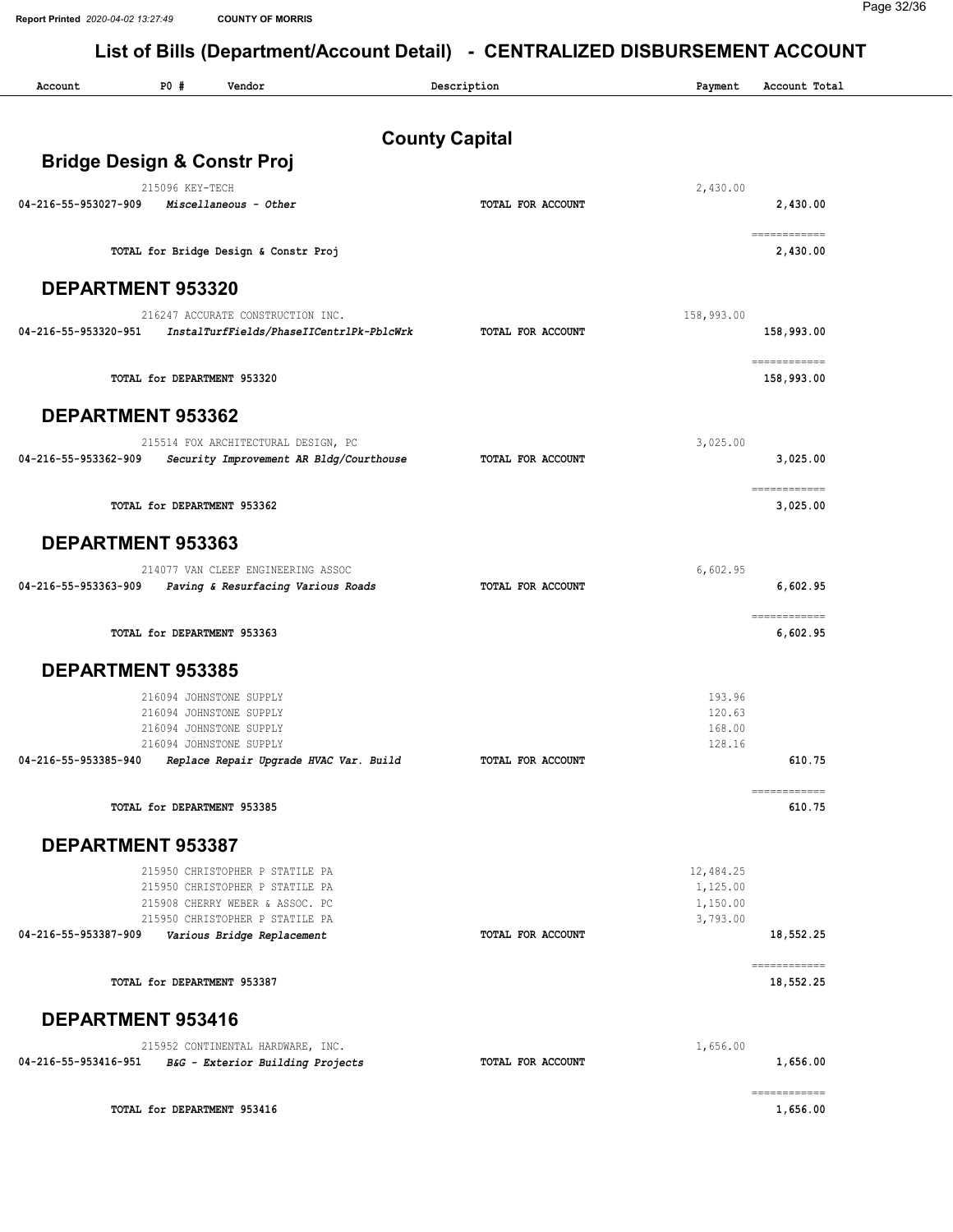| Account                  | P0#                         | Vendor                                                                                                         | Description       | Payment              | Account Total              |
|--------------------------|-----------------------------|----------------------------------------------------------------------------------------------------------------|-------------------|----------------------|----------------------------|
| DEPARTMENT 953418        |                             |                                                                                                                |                   |                      |                            |
|                          |                             | 215951 CHRISTOPHER P STATILE PA                                                                                |                   | 4,170.00             |                            |
| 04-216-55-953418-909     |                             | 215951 CHRISTOPHER P STATILE PA<br>PublicWork-Bridge/DrainDesign&Recon/Repl                                    | TOTAL FOR ACCOUNT | 336.00               | 4,506.00                   |
| 04-216-55-953418-951     |                             | 216102 COLONNELLI BROTHERS INC<br>PublicWork-Bridge/DrainDesign&Recon/Repl                                     | TOTAL FOR ACCOUNT | 813.92               | 813.92                     |
|                          | TOTAL for DEPARTMENT 953418 |                                                                                                                |                   |                      | ============<br>5,319.92   |
| DEPARTMENT 953419        |                             |                                                                                                                |                   |                      |                            |
|                          |                             | 215906 LC EQUIPMENT, INC.                                                                                      |                   | 9,399.89             |                            |
| 04-216-55-953419-951     |                             | PublicWorks-Railroad&Road Constr/Resurf                                                                        | TOTAL FOR ACCOUNT |                      | 9,399.89                   |
|                          | TOTAL for DEPARTMENT 953419 |                                                                                                                |                   |                      | ------------<br>9,399.89   |
| DEPARTMENT 953420        |                             |                                                                                                                |                   |                      |                            |
| 04-216-55-953420-951     |                             | 214455 B & G RESTORATION INC.<br>B&G - Interior Building Improvements                                          | TOTAL FOR ACCOUNT | 8,300.00             | 8,300.00                   |
|                          | TOTAL for DEPARTMENT 953420 |                                                                                                                |                   |                      | ============<br>8,300.00   |
| <b>DEPARTMENT 953454</b> |                             |                                                                                                                |                   |                      |                            |
| 04-216-55-953454-909     |                             | 183392 KELLER & KIRKPATRICK<br>187858 FRENCH & PARRELLO ASSOCIATES<br>RoadResurf/IntersectConstr&RR-PublicWrks | TOTAL FOR ACCOUNT | 234.00<br>2,194.89   | 2,428.89                   |
|                          |                             | 216155 AMERICAN ASPHALT & MILLING                                                                              |                   | 256,203.86           |                            |
| 04-216-55-953454-940     |                             | RoadResurf/IntersectConstr&RR-PublicWrks                                                                       | TOTAL FOR ACCOUNT |                      | 256,203.86                 |
|                          | TOTAL for DEPARTMENT 953454 |                                                                                                                |                   |                      | ============<br>258,632.75 |
| DEPARTMENT 953466        |                             |                                                                                                                |                   |                      |                            |
| 04-216-55-953466-940     |                             | 215898 PANCIELLO CONSTRUCTION LLC<br>ExterBldgUpgrVehcl/EquipRplcmnt-BldGrd                                    | TOTAL FOR ACCOUNT | 3,040.00             | 3,040.00                   |
|                          | TOTAL for DEPARTMENT 953466 |                                                                                                                |                   |                      | ============<br>3,040.00   |
| DEPARTMENT 953487        |                             |                                                                                                                |                   |                      |                            |
|                          |                             | 216156 MALICK AND SCHERER PC                                                                                   |                   | 3,654.57             |                            |
| 04-216-55-953487-909     |                             | 199155 VAN CLEEF ENGINEERING ASSOC<br>RR, RoadConst/Resurf &Design-PublicWrks                                  | TOTAL FOR ACCOUNT | 8,164.00             | 11,818.57                  |
| 04-216-55-953487-940     |                             | 216185 J.A. ALEXANDER INC.<br>RR, RoadConst/Resurf &Design-PublicWrks                                          | TOTAL FOR ACCOUNT | 450,248.13           | 450,248.13                 |
|                          | TOTAL for DEPARTMENT 953487 |                                                                                                                |                   |                      | ------------<br>462,066.70 |
| DEPARTMENT 953500        |                             |                                                                                                                |                   |                      |                            |
| 04-216-55-953500-951     | 216096 GRAINGER             | 216075 CONTINENTAL HARDWARE, INC.<br>Bldg Renov CriminalJustice Reform-PWorks                                  | TOTAL FOR ACCOUNT | 2,563.39<br>4,700.00 | 7,263.39                   |
|                          |                             |                                                                                                                |                   |                      | ============               |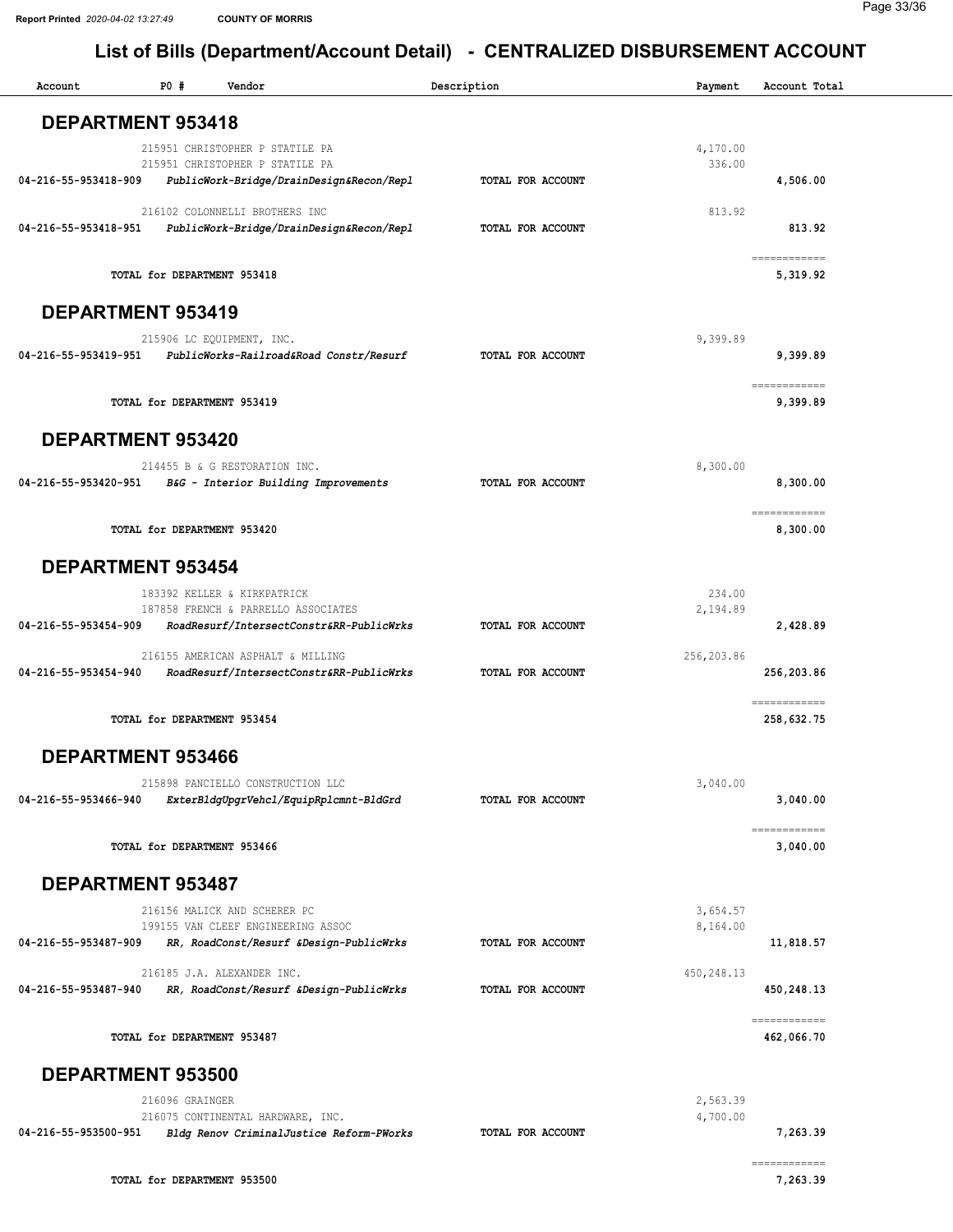| <b>PO #</b><br>Vendor<br>Account                                                                                                                                                                                                                                     | Description       | Payment                                                                        | Account Total              |
|----------------------------------------------------------------------------------------------------------------------------------------------------------------------------------------------------------------------------------------------------------------------|-------------------|--------------------------------------------------------------------------------|----------------------------|
| <b>DEPARTMENT 953519</b>                                                                                                                                                                                                                                             |                   |                                                                                |                            |
| 216087 AECOM Architects & Engineers<br>04-216-55-953519-909<br>CourthouseDesign&Oversight Phase2-PWorks                                                                                                                                                              | TOTAL FOR ACCOUNT | 236, 339.02                                                                    | 236,339.02                 |
| TOTAL for DEPARTMENT 953519                                                                                                                                                                                                                                          |                   |                                                                                | ------------<br>236,339.02 |
| <b>DEPARTMENT 953524</b>                                                                                                                                                                                                                                             |                   |                                                                                |                            |
| 215949 KELLER & KIRKPATRICK<br>211885 MALICK AND SCHERER PC<br>215948 KELLER & KIRKPATRICK<br>215983 FRENCH & PARRELLO ASSOCIATES<br>207203 KEY-TECH<br>207204 KEY-TECH<br>214077 VAN CLEEF ENGINEERING ASSOC                                                        |                   | 6,074.30<br>475.00<br>4,727.80<br>1,114.50<br>1,800.00<br>2,450.00<br>2,065.05 |                            |
| 04-216-55-953524-909<br>Road Resurfacing/Paving - Engineering                                                                                                                                                                                                        | TOTAL FOR ACCOUNT |                                                                                | 18,706.65                  |
| 215781 MORRIS TOWNSHIP POLICE DEPARTMENT<br>215781 MORRIS TOWNSHIP POLICE DEPARTMENT<br>215781 MORRIS TOWNSHIP POLICE DEPARTMENT<br>215781 MORRIS TOWNSHIP POLICE DEPARTMENT<br>215781 MORRIS TOWNSHIP POLICE DEPARTMENT<br>215781 MORRIS TOWNSHIP POLICE DEPARTMENT |                   | 608.00<br>608.00<br>160.00<br>160.00<br>608.00<br>608.00                       |                            |
| Road Resurfacing/Paving - Engineering<br>04-216-55-953524-940                                                                                                                                                                                                        | TOTAL FOR ACCOUNT |                                                                                | 2,752.00                   |
| TOTAL for DEPARTMENT 953524                                                                                                                                                                                                                                          |                   |                                                                                | ============<br>21,458.65  |
| DEPARTMENT 953530                                                                                                                                                                                                                                                    |                   |                                                                                |                            |
| 216155 AMERICAN ASPHALT & MILLING                                                                                                                                                                                                                                    |                   | 64,012.13                                                                      |                            |
| 216185 J.A. ALEXANDER INC.<br>04-216-55-953530-940<br>Rehab/Improv of Roads & RR - Engineering                                                                                                                                                                       | TOTAL FOR ACCOUNT | 92,635.88                                                                      | 156,648.01                 |
| TOTAL for DEPARTMENT 953530                                                                                                                                                                                                                                          |                   |                                                                                | ============<br>156,648.01 |
| <b>DEPARTMENT 953554</b>                                                                                                                                                                                                                                             |                   |                                                                                |                            |
| 216147 MCMANIMON, SCOTLAND & BAUMANN LLC<br>04-216-55-953554-909<br>Paving of County Roadways - Engineering                                                                                                                                                          | TOTAL FOR ACCOUNT | 300.00                                                                         | 300.00                     |
| TOTAL for DEPARTMENT 953554                                                                                                                                                                                                                                          |                   |                                                                                | ============<br>300.00     |
| <b>DEPARTMENT 953555</b>                                                                                                                                                                                                                                             |                   |                                                                                |                            |
| 216147 MCMANIMON, SCOTLAND & BAUMANN LLC<br>04-216-55-953555-909<br>IntersectionUpgradesVarLocat-Engineering                                                                                                                                                         | TOTAL FOR ACCOUNT | 300.00                                                                         | 300.00                     |
| TOTAL for DEPARTMENT 953555                                                                                                                                                                                                                                          |                   |                                                                                | ============<br>300.00     |
| <b>DEPARTMENT 953556</b>                                                                                                                                                                                                                                             |                   |                                                                                |                            |
| 216147 MCMANIMON, SCOTLAND & BAUMANN LLC<br>04-216-55-953556-909<br>Railroad Rehab & Improvement-Engineering                                                                                                                                                         | TOTAL FOR ACCOUNT | 300.00                                                                         | 300.00                     |
| TOTAL for DEPARTMENT 953556                                                                                                                                                                                                                                          |                   |                                                                                | ============<br>300.00     |
| <b>Various Public Works Project</b>                                                                                                                                                                                                                                  |                   |                                                                                |                            |
| 196577 FRENCH & PARRELLO ASSOCIATES<br>196577 FRENCH & PARRELLO ASSOCIATES<br>04-216-55-953793-909<br>Miscellaneous - Other                                                                                                                                          | TOTAL FOR ACCOUNT | 2,457.88<br>414.62                                                             | 2,872.50                   |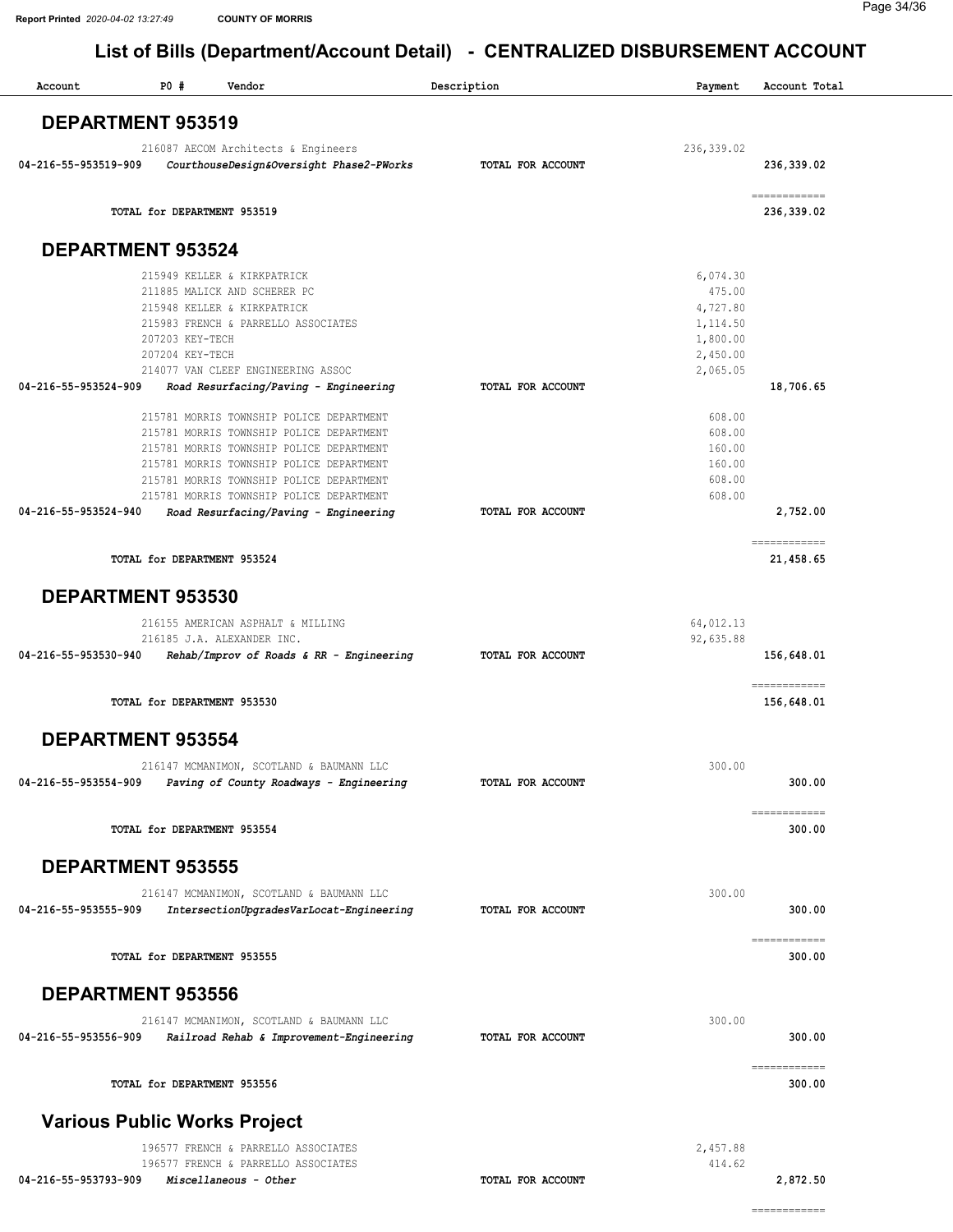| Account                  | P0#                                                                                                                  | Vendor                                                                                                               | Description       | Payment                                 | Account Total             |
|--------------------------|----------------------------------------------------------------------------------------------------------------------|----------------------------------------------------------------------------------------------------------------------|-------------------|-----------------------------------------|---------------------------|
|                          |                                                                                                                      | <b>Various Public Works Project</b>                                                                                  |                   |                                         |                           |
|                          |                                                                                                                      | TOTAL for Various Public Works Project                                                                               |                   |                                         | 2,872.50                  |
|                          |                                                                                                                      | <b>Cty Bridge Design&amp;Construction</b>                                                                            |                   |                                         |                           |
| 04-216-55-953908-940     | Hard Costs                                                                                                           | 210994 J FLETCHER CREAMER & SON, INC<br>210994 J FLETCHER CREAMER & SON, INC<br>210994 J FLETCHER CREAMER & SON, INC | TOTAL FOR ACCOUNT | 2,000.00<br>4,000.00<br>875.00          | 6,875.00                  |
|                          |                                                                                                                      | TOTAL for Cty Bridge Design&Construction                                                                             |                   |                                         | ------------<br>6,875.00  |
| <b>DEPARTMENT 954537</b> |                                                                                                                      |                                                                                                                      |                   |                                         |                           |
| 04-216-55-954537-940     | 215131 CHEF'S CORNER                                                                                                 | FacilCntrlSys/Guns/WashEquip/Van-Sheriff                                                                             | TOTAL FOR ACCOUNT | 74,248.14                               | 74,248.14                 |
|                          | TOTAL for DEPARTMENT 954537                                                                                          |                                                                                                                      |                   |                                         | ============<br>74,248.14 |
| <b>DEPARTMENT 955403</b> |                                                                                                                      |                                                                                                                      |                   |                                         |                           |
| 04-216-55-955403-951     |                                                                                                                      | 216176 WALLKILL GROUP INC<br>MV-Long Term Health Center Improvements                                                 | TOTAL FOR ACCOUNT | 875.44                                  | 875.44                    |
|                          | TOTAL for DEPARTMENT 955403                                                                                          |                                                                                                                      |                   |                                         | ------------<br>875.44    |
| <b>DEPARTMENT 955443</b> |                                                                                                                      |                                                                                                                      |                   |                                         |                           |
| 04-216-55-955443-940     |                                                                                                                      | 216176 WALLKILL GROUP INC<br>Morris View - Various Imprvmnts & Equip                                                 | TOTAL FOR ACCOUNT | 14,918.33                               | 14,918.33                 |
|                          | TOTAL for DEPARTMENT 955443                                                                                          |                                                                                                                      |                   |                                         | ============<br>14,918.33 |
| <b>DEPARTMENT 964481</b> |                                                                                                                      |                                                                                                                      |                   |                                         |                           |
| 04-216-55-964481-957     | 215180 CHEF'S CORNER<br>215180 CHEF'S CORNER<br>215180 CHEF'S CORNER<br>215180 CHEF'S CORNER<br>215180 CHEF'S CORNER | Replace Kitchen Cabinets&Equip-YouthShlt                                                                             | TOTAL FOR ACCOUNT | 3.83<br>5.85<br>58.50<br>33.75<br>49.95 | 151.88                    |
|                          | TOTAL for DEPARTMENT 964481                                                                                          |                                                                                                                      |                   |                                         | ============<br>151.88    |
| <b>DEPARTMENT 964525</b> |                                                                                                                      |                                                                                                                      |                   |                                         |                           |
| 04-216-55-964525-909     |                                                                                                                      | 216157 MFS CONSULTING ENGINEERS &<br>Constr CACBldg HeadStartProg-PublicWorks                                        | TOTAL FOR ACCOUNT | 9,096.46                                | 9,096.46                  |
| 04-216-55-964525-951     |                                                                                                                      | 216247 ACCURATE CONSTRUCTION INC.<br>Constr CACBldg HeadStartProg-PublicWorks                                        | TOTAL FOR ACCOUNT | 81,322.60                               | 81,322.60                 |
|                          | TOTAL for DEPARTMENT 964525                                                                                          |                                                                                                                      |                   |                                         | ------------<br>90,419.06 |